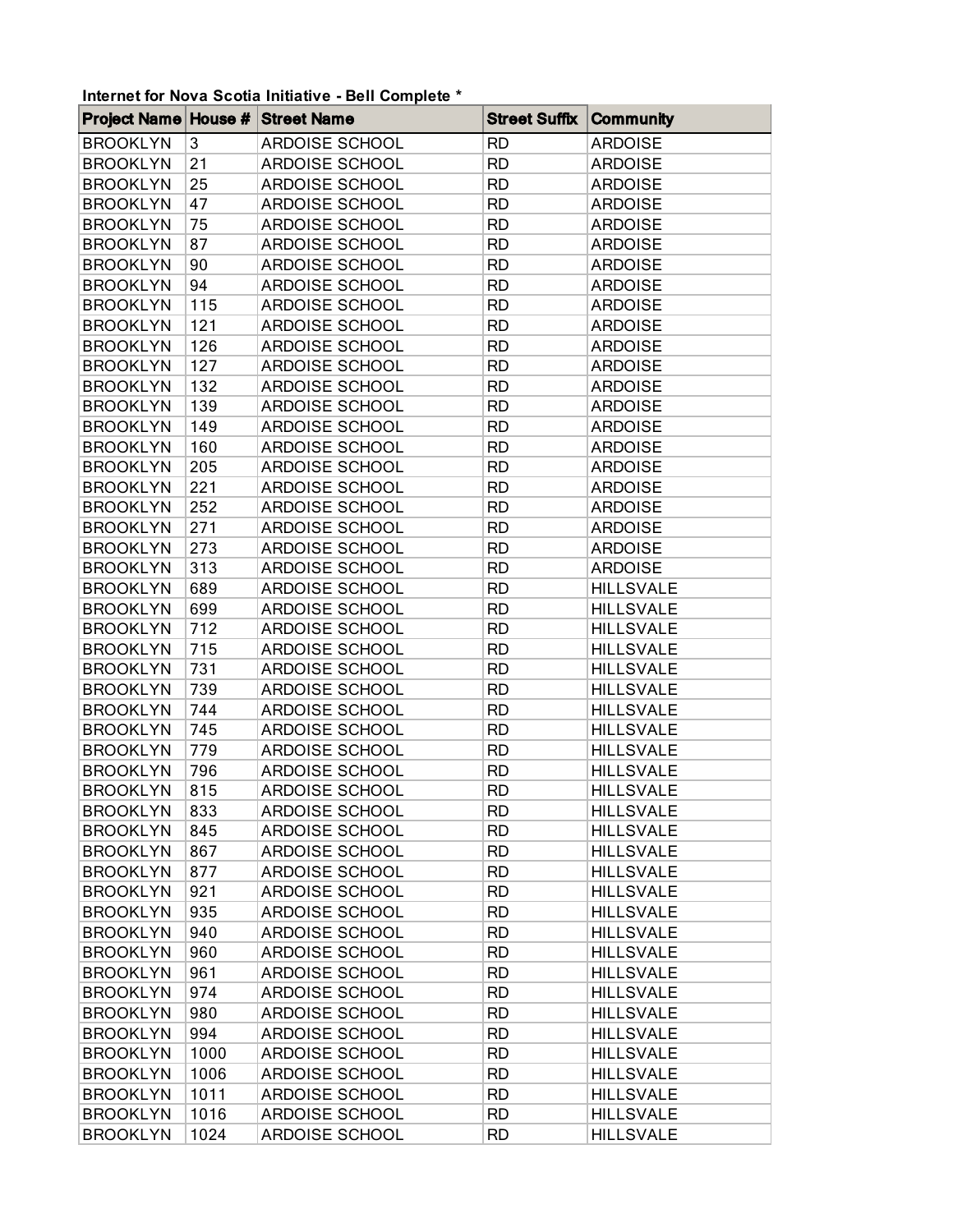| <b>BROOKLYN</b> | 1030 | <b>ARDOISE SCHOOL</b> | <b>RD</b> | <b>HILLSVALE</b>         |
|-----------------|------|-----------------------|-----------|--------------------------|
| <b>BROOKLYN</b> | 1038 | <b>ARDOISE SCHOOL</b> | <b>RD</b> | <b>HILLSVALE</b>         |
| <b>BROOKLYN</b> | 1042 | <b>ARDOISE SCHOOL</b> | <b>RD</b> | <b>HILLSVALE</b>         |
| <b>BROOKLYN</b> | 1046 | ARDOISE SCHOOL        | <b>RD</b> | <b>HILLSVALE</b>         |
| <b>BROOKLYN</b> | 1055 | <b>ARDOISE SCHOOL</b> | <b>RD</b> | <b>HILLSVALE</b>         |
| <b>BROOKLYN</b> | 1088 | ARDOISE SCHOOL        | <b>RD</b> | <b>HILLSVALE</b>         |
| <b>BROOKLYN</b> | 39   | <b>ARMITAGE</b>       | <b>RD</b> | <b>LOWER BURLINGTON</b>  |
| <b>BROOKLYN</b> | 41   | ARMITAGE              | <b>RD</b> | <b>LOWER BURLINGTON</b>  |
| <b>BROOKLYN</b> | 81   | <b>ARMITAGE</b>       | <b>RD</b> | <b>LOWER BURLINGTON</b>  |
| <b>BROOKLYN</b> | 152  | <b>ARMITAGE</b>       | <b>RD</b> | <b>LOWER BURLINGTON</b>  |
| <b>BROOKLYN</b> | 168  | <b>ARMITAGE</b>       | <b>RD</b> | <b>LOWER BURLINGTON</b>  |
| <b>BROOKLYN</b> | 185  | <b>ARMITAGE</b>       | <b>RD</b> | <b>LOWER BURLINGTON</b>  |
| <b>BROOKLYN</b> | 268  | <b>ARMITAGE</b>       | <b>RD</b> | <b>LOWER BURLINGTON</b>  |
| <b>BROOKLYN</b> | 311  | <b>ARMITAGE</b>       | <b>RD</b> | <b>LOWER BURLINGTON</b>  |
| <b>BROOKLYN</b> | 319  | <b>ARMITAGE</b>       | <b>RD</b> | <b>LOWER BURLINGTON</b>  |
| <b>BROOKLYN</b> | 320  | <b>ARMITAGE</b>       | <b>RD</b> | <b>LOWER BURLINGTON</b>  |
| <b>BROOKLYN</b> | 21   | <b>ARMITAGE ROAD</b>  | EX        | <b>LOWER BURLINGTON</b>  |
| <b>BROOKLYN</b> | 50   | <b>ARMITAGE ROAD</b>  | EX        | <b>LOWER BURLINGTON</b>  |
| <b>BROOKLYN</b> | 60   | <b>ARMITAGE ROAD</b>  | EX        | <b>LOWER BURLINGTON</b>  |
| <b>BROOKLYN</b> | 74   | <b>ARMITAGE ROAD</b>  | EX        | <b>LOWER BURLINGTON</b>  |
| <b>BROOKLYN</b> | 80   | <b>ARMITAGE ROAD</b>  | EX        | <b>LOWER BURLINGTON</b>  |
| <b>BROOKLYN</b> | 88   | <b>ARMITAGE ROAD</b>  | EX        | <b>LOWER BURLINGTON</b>  |
| <b>BROOKLYN</b> | 119  | <b>ARMITAGE ROAD</b>  | EX        | <b>LOWER BURLINGTON</b>  |
| <b>BROOKLYN</b> | 44   | <b>BARKHOUSE</b>      | <b>RD</b> | <b>UPPER BURLINGTON</b>  |
| <b>BROOKLYN</b> | 55   | <b>BARKHOUSE</b>      | <b>RD</b> | <b>UPPER BURLINGTON</b>  |
| <b>BROOKLYN</b> | 60   | <b>BARKHOUSE</b>      | <b>RD</b> | <b>UPPER BURLINGTON</b>  |
| <b>BROOKLYN</b> | 419  | <b>BEAVER POND</b>    | <b>RD</b> | <b>CENTRE BURLINGTON</b> |
| <b>BROOKLYN</b> | 455  | <b>BEAVER POND</b>    | <b>RD</b> | <b>CENTRE BURLINGTON</b> |
| <b>BROOKLYN</b> | 532  | <b>BEAVER POND</b>    | <b>RD</b> | <b>CENTRE BURLINGTON</b> |
| <b>BROOKLYN</b> | 554  | <b>BEAVER POND</b>    | <b>RD</b> | <b>CENTRE BURLINGTON</b> |
| <b>BROOKLYN</b> | 557  | <b>BEAVER POND</b>    | <b>RD</b> | <b>CENTRE BURLINGTON</b> |
| <b>BROOKLYN</b> | 11   | <b>BEAVER POND</b>    | <b>RD</b> | <b>CENTRE BURLINGTON</b> |
| <b>BROOKLYN</b> | 21   | <b>BEAVER POND</b>    | <b>RD</b> | <b>CENTRE BURLINGTON</b> |
| <b>BROOKLYN</b> | 29   | <b>BEAVER POND</b>    | <b>RD</b> | <b>CENTRE BURLINGTON</b> |
| <b>BROOKLYN</b> | 40   | <b>BEAVER POND</b>    | <b>RD</b> | CENTRE BURLINGTON        |
| <b>BROOKLYN</b> | 48   | <b>BEAVER POND</b>    | <b>RD</b> | <b>CENTRE BURLINGTON</b> |
| <b>BROOKLYN</b> | 49   | <b>BEAVER POND</b>    | <b>RD</b> | <b>CENTRE BURLINGTON</b> |
| <b>BROOKLYN</b> | 50   | <b>BEAVER POND</b>    | <b>RD</b> | <b>CENTRE BURLINGTON</b> |
| <b>BROOKLYN</b> | 61   | <b>BEAVER POND</b>    | <b>RD</b> | <b>CENTRE BURLINGTON</b> |
| <b>BROOKLYN</b> | 85   | <b>BEAVER POND</b>    | <b>RD</b> | <b>CENTRE BURLINGTON</b> |
| <b>BROOKLYN</b> | 48   | <b>CARD BEACH</b>     | <b>RD</b> | <b>CENTRE BURLINGTON</b> |
| <b>BROOKLYN</b> | 52   | <b>CARD BEACH</b>     | <b>RD</b> | <b>CENTRE BURLINGTON</b> |
| <b>BROOKLYN</b> | 63   | <b>CARD BEACH</b>     | <b>RD</b> | <b>CENTRE BURLINGTON</b> |
| <b>BROOKLYN</b> | 119  | <b>CARD BEACH</b>     | <b>RD</b> | <b>CENTRE BURLINGTON</b> |
| <b>BROOKLYN</b> | 120  | <b>CARD BEACH</b>     | <b>RD</b> | <b>CENTRE BURLINGTON</b> |
| <b>BROOKLYN</b> | 199  | <b>CARD BEACH</b>     | <b>RD</b> | <b>CENTRE BURLINGTON</b> |
| <b>BROOKLYN</b> | 243  | <b>CARD BEACH</b>     | <b>RD</b> | <b>CENTRE BURLINGTON</b> |
| <b>BROOKLYN</b> | 283  | <b>CARD BEACH</b>     | <b>RD</b> | <b>CENTRE BURLINGTON</b> |
| <b>BROOKLYN</b> | 287  | <b>CARD BEACH</b>     | <b>RD</b> | <b>CENTRE BURLINGTON</b> |
| <b>BROOKLYN</b> | 302  | <b>CARD BEACH</b>     | <b>RD</b> | <b>CENTRE BURLINGTON</b> |
| <b>BROOKLYN</b> | 405  | <b>CARD BEACH</b>     | <b>RD</b> | <b>CENTRE BURLINGTON</b> |
| <b>BROOKLYN</b> | 442  | <b>CARD BEACH</b>     | <b>RD</b> | <b>CENTRE BURLINGTON</b> |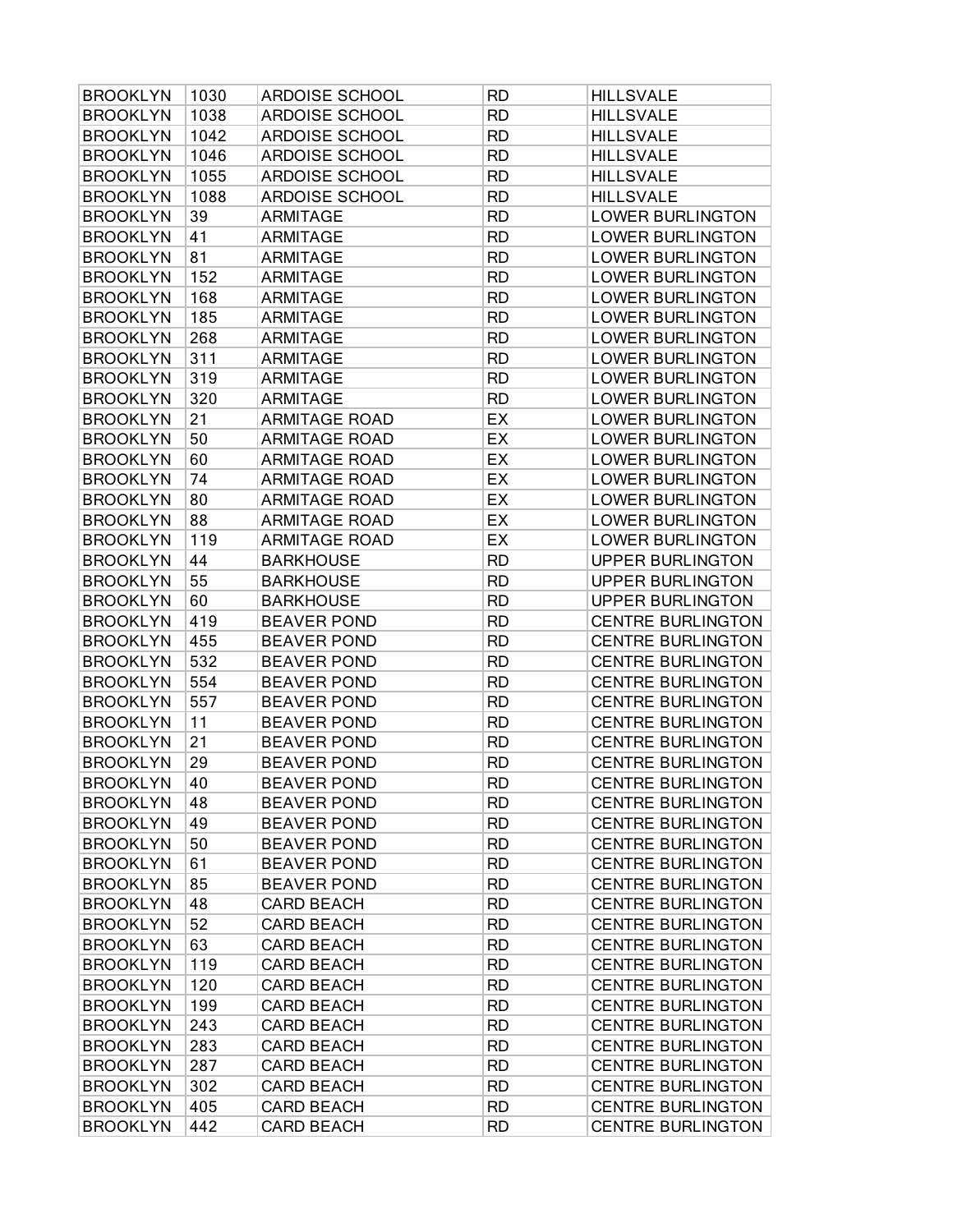| <b>BROOKLYN</b> | 453  | <b>COGMAGUN</b>    | <b>RD</b> | <b>COGMAGUN</b>          |
|-----------------|------|--------------------|-----------|--------------------------|
| <b>BROOKLYN</b> | 479  | <b>COGMAGUN</b>    | <b>RD</b> | <b>COGMAGUN</b>          |
| <b>BROOKLYN</b> | 521  | <b>COGMAGUN</b>    | <b>RD</b> | <b>COGMAGUN</b>          |
| <b>BROOKLYN</b> | 571  | <b>COGMAGUN</b>    | <b>RD</b> | <b>COGMAGUN</b>          |
| <b>BROOKLYN</b> | 602  | <b>COGMAGUN</b>    | <b>RD</b> | <b>COGMAGUN</b>          |
| <b>BROOKLYN</b> | 628  | <b>COGMAGUN</b>    | <b>RD</b> | <b>COGMAGUN</b>          |
| <b>BROOKLYN</b> | 633  | <b>COGMAGUN</b>    | <b>RD</b> | <b>COGMAGUN</b>          |
| <b>BROOKLYN</b> | 661  | <b>COGMAGUN</b>    | <b>RD</b> | <b>COGMAGUN</b>          |
| <b>BROOKLYN</b> | 712  | <b>COGMAGUN</b>    | <b>RD</b> | <b>COGMAGUN</b>          |
| <b>BROOKLYN</b> | 748  | <b>COGMAGUN</b>    | <b>RD</b> | <b>COGMAGUN</b>          |
| <b>BROOKLYN</b> | 753  | <b>COGMAGUN</b>    | <b>RD</b> | <b>COGMAGUN</b>          |
| <b>BROOKLYN</b> | 759  | COGMAGUN           | <b>RD</b> | <b>COGMAGUN</b>          |
| <b>BROOKLYN</b> | 760  | <b>COGMAGUN</b>    | <b>RD</b> | <b>COGMAGUN</b>          |
| <b>BROOKLYN</b> | 777  | <b>COGMAGUN</b>    | <b>RD</b> | <b>COGMAGUN</b>          |
| <b>BROOKLYN</b> | 801  | <b>COGMAGUN</b>    | <b>RD</b> | <b>COGMAGUN</b>          |
| <b>BROOKLYN</b> | 881  | <b>COGMAGUN</b>    | <b>RD</b> | <b>COGMAGUN</b>          |
| <b>BROOKLYN</b> | 884  | <b>COGMAGUN</b>    | <b>RD</b> | <b>COGMAGUN</b>          |
| <b>BROOKLYN</b> | 907  | <b>COGMAGUN</b>    | <b>RD</b> | <b>COGMAGUN</b>          |
| <b>BROOKLYN</b> | 934  | <b>COGMAGUN</b>    | <b>RD</b> | <b>COGMAGUN</b>          |
| <b>BROOKLYN</b> | 996  | <b>COGMAGUN</b>    | <b>RD</b> | <b>COGMAGUN</b>          |
| <b>BROOKLYN</b> | 1072 | <b>COGMAGUN</b>    | <b>RD</b> | <b>COGMAGUN</b>          |
| <b>BROOKLYN</b> | 1112 | <b>COGMAGUN</b>    | <b>RD</b> | <b>COGMAGUN</b>          |
| <b>BROOKLYN</b> | 1125 | <b>COGMAGUN</b>    | <b>RD</b> | <b>COGMAGUN</b>          |
| <b>BROOKLYN</b> | 1126 | <b>COGMAGUN</b>    | <b>RD</b> | <b>COGMAGUN</b>          |
| <b>BROOKLYN</b> | 1170 | <b>COGMAGUN</b>    | <b>RD</b> | <b>COGMAGUN</b>          |
| <b>BROOKLYN</b> | 1173 | <b>COGMAGUN</b>    | <b>RD</b> | <b>COGMAGUN</b>          |
| <b>BROOKLYN</b> | 1176 | <b>COGMAGUN</b>    | <b>RD</b> | <b>COGMAGUN</b>          |
| <b>BROOKLYN</b> | 1179 | <b>COGMAGUN</b>    | <b>RD</b> | <b>COGMAGUN</b>          |
| <b>BROOKLYN</b> | 1192 | <b>COGMAGUN</b>    | <b>RD</b> | <b>COGMAGUN</b>          |
| <b>BROOKLYN</b> | 1208 | <b>COGMAGUN</b>    | <b>RD</b> | <b>COGMAGUN</b>          |
| <b>BROOKLYN</b> | 760A | <b>COGMAGUN</b>    | <b>RD</b> | COGMAGUN                 |
| <b>BROOKLYN</b> | 22   | <b>COGMAGUN</b>    | <b>RD</b> | <b>LOWER BURLINGTON</b>  |
| <b>BROOKLYN</b> | 58   | <b>COGMAGUN</b>    | <b>RD</b> | <b>LOWER BURLINGTON</b>  |
| <b>BROOKLYN</b> | 70   | <b>COGMAGUN</b>    | <b>RD</b> | <b>LOWER BURLINGTON</b>  |
| <b>BROOKLYN</b> | 71   | COGMAGUN           | <b>RD</b> | <b>LOWER BURLINGTON</b>  |
| <b>BROOKLYN</b> | 81   | <b>COGMAGUN</b>    | <b>RD</b> | <b>LOWER BURLINGTON</b>  |
| <b>BROOKLYN</b> | 95   | <b>COGMAGUN</b>    | <b>RD</b> | <b>LOWER BURLINGTON</b>  |
| <b>BROOKLYN</b> | 102  | <b>COGMAGUN</b>    | <b>RD</b> | <b>LOWER BURLINGTON</b>  |
| <b>BROOKLYN</b> | 131  | <b>COGMAGUN</b>    | <b>RD</b> | <b>LOWER BURLINGTON</b>  |
| <b>BROOKLYN</b> | 233  | COGMAGUN           | <b>RD</b> | <b>LOWER BURLINGTON</b>  |
| <b>BROOKLYN</b> | 233A | <b>COGMAGUN</b>    | <b>RD</b> | <b>LOWER BURLINGTON</b>  |
| <b>BROOKLYN</b> | 36   | CROSS <sub>2</sub> | <b>RD</b> | <b>CENTRE BURLINGTON</b> |
| <b>BROOKLYN</b> | 50   | CROSS <sub>2</sub> | <b>RD</b> | <b>CENTRE BURLINGTON</b> |
| <b>BROOKLYN</b> | 70   | CROSS <sub>2</sub> | <b>RD</b> | <b>CENTRE BURLINGTON</b> |
| <b>BROOKLYN</b> | 74   | CROSS <sub>2</sub> | <b>RD</b> | <b>CENTRE BURLINGTON</b> |
| <b>BROOKLYN</b> | 21   | <b>ELPINE</b>      | DR        | <b>SCOTCH VILLAGE</b>    |
| <b>BROOKLYN</b> | 39   | <b>ELPINE</b>      | DR        | <b>SCOTCH VILLAGE</b>    |
| <b>BROOKLYN</b> | 45   | <b>ELPINE</b>      | DR        | <b>SCOTCH VILLAGE</b>    |
| <b>BROOKLYN</b> | 135  | <b>ELPINE</b>      | DR        | <b>SCOTCH VILLAGE</b>    |
| <b>BROOKLYN</b> | 4    | <b>FLETCHER</b>    | <b>RD</b> | <b>ARDOISE</b>           |
| <b>BROOKLYN</b> | 16   | <b>FLETCHER</b>    | <b>RD</b> | <b>ARDOISE</b>           |
| <b>BROOKLYN</b> | 22   | <b>FLETCHER</b>    | <b>RD</b> | <b>ARDOISE</b>           |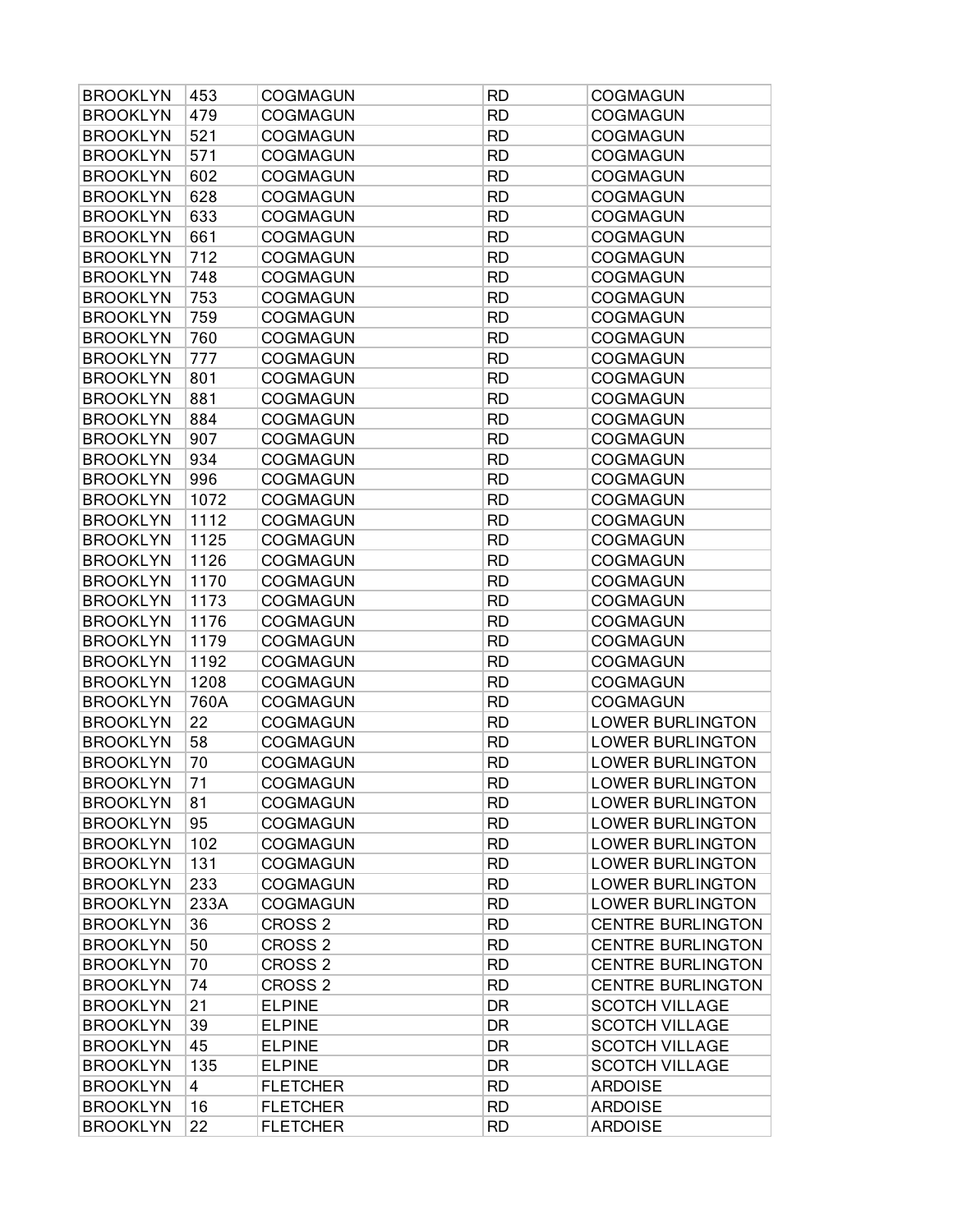| <b>BROOKLYN</b> | 26   | <b>FLETCHER</b>  | <b>RD</b> | <b>ARDOISE</b>   |
|-----------------|------|------------------|-----------|------------------|
| <b>BROOKLYN</b> | 27   | <b>FLETCHER</b>  | <b>RD</b> | <b>ARDOISE</b>   |
| <b>BROOKLYN</b> | 32   | <b>FLETCHER</b>  | <b>RD</b> | <b>ARDOISE</b>   |
| <b>BROOKLYN</b> | 33   | <b>FLETCHER</b>  | <b>RD</b> | <b>ARDOISE</b>   |
| <b>BROOKLYN</b> | 40   | <b>FLETCHER</b>  | <b>RD</b> | <b>ARDOISE</b>   |
| <b>BROOKLYN</b> | 44   | <b>FLETCHER</b>  | <b>RD</b> | <b>ARDOISE</b>   |
| <b>BROOKLYN</b> | 4    | <b>GREENHILL</b> | <b>RD</b> | <b>HILLSVALE</b> |
| <b>BROOKLYN</b> | 14   | <b>GREENHILL</b> | <b>RD</b> | <b>HILLSVALE</b> |
| <b>BROOKLYN</b> | 28   | <b>GREENHILL</b> | <b>RD</b> | <b>HILLSVALE</b> |
| <b>BROOKLYN</b> | 58   | <b>GREENHILL</b> | <b>RD</b> | <b>HILLSVALE</b> |
| <b>BROOKLYN</b> | 61   | <b>GREENHILL</b> | <b>RD</b> | <b>HILLSVALE</b> |
| <b>BROOKLYN</b> | 74   | <b>GREENHILL</b> | <b>RD</b> | <b>HILLSVALE</b> |
| <b>BROOKLYN</b> | 100  | <b>GREENHILL</b> | <b>RD</b> | <b>HILLSVALE</b> |
| <b>BROOKLYN</b> | 150  | <b>GREENHILL</b> | <b>RD</b> | <b>HILLSVALE</b> |
| <b>BROOKLYN</b> | 164  | <b>GREENHILL</b> | <b>RD</b> | <b>HILLSVALE</b> |
| <b>BROOKLYN</b> | 166  | <b>GREENHILL</b> | <b>RD</b> | <b>HILLSVALE</b> |
| <b>BROOKLYN</b> | 190  | <b>GREENHILL</b> | <b>RD</b> | <b>HILLSVALE</b> |
| <b>BROOKLYN</b> | 195  | <b>GREENHILL</b> | <b>RD</b> | <b>HILLSVALE</b> |
| <b>BROOKLYN</b> | 205  | <b>GREENHILL</b> | <b>RD</b> | <b>HILLSVALE</b> |
| <b>BROOKLYN</b> | 219  | <b>GREENHILL</b> | <b>RD</b> | <b>HILLSVALE</b> |
| <b>BROOKLYN</b> | 234  | <b>GREENHILL</b> | <b>RD</b> | <b>HILLSVALE</b> |
| <b>BROOKLYN</b> | 264  | <b>GREENHILL</b> | <b>RD</b> | <b>GREENHILL</b> |
| <b>BROOKLYN</b> | 284  | <b>GREENHILL</b> | <b>RD</b> | <b>GREENHILL</b> |
| <b>BROOKLYN</b> | 303  | <b>GREENHILL</b> | <b>RD</b> | <b>GREENHILL</b> |
| <b>BROOKLYN</b> | 313  | <b>GREENHILL</b> | <b>RD</b> | <b>GREENHILL</b> |
| <b>BROOKLYN</b> | 324  | <b>GREENHILL</b> | <b>RD</b> | <b>GREENHILL</b> |
| <b>BROOKLYN</b> | 327  | <b>GREENHILL</b> | <b>RD</b> | <b>GREENHILL</b> |
| <b>BROOKLYN</b> | 334  | <b>GREENHILL</b> | <b>RD</b> | <b>GREENHILL</b> |
| <b>BROOKLYN</b> | 350  | <b>GREENHILL</b> | <b>RD</b> | <b>GREENHILL</b> |
| <b>BROOKLYN</b> | 394  | <b>GREENHILL</b> | <b>RD</b> | <b>GREENHILL</b> |
| <b>BROOKLYN</b> | 446  | <b>GREENHILL</b> | <b>RD</b> | <b>GREENHILL</b> |
| <b>BROOKLYN</b> | 451  | <b>GREENHILL</b> | <b>RD</b> | <b>GREENHILL</b> |
| <b>BROOKLYN</b> | 510  | <b>GREENHILL</b> | <b>RD</b> | <b>GREENHILL</b> |
| <b>BROOKLYN</b> | 536  | <b>GREENHILL</b> | <b>RD</b> | <b>GREENHILL</b> |
| <b>BROOKLYN</b> | 566  | <b>GREENHILL</b> | <b>RD</b> | <b>GREENHILL</b> |
| <b>BROOKLYN</b> | 578  | <b>GREENHILL</b> | <b>RD</b> | <b>GREENHILL</b> |
| <b>BROOKLYN</b> | 582  | <b>GREENHILL</b> | <b>RD</b> | <b>GREENHILL</b> |
| <b>BROOKLYN</b> | 598  | <b>GREENHILL</b> | <b>RD</b> | <b>GREENHILL</b> |
| <b>BROOKLYN</b> | 612  | <b>GREENHILL</b> | <b>RD</b> | <b>GREENHILL</b> |
| <b>BROOKLYN</b> | 634  | <b>GREENHILL</b> | <b>RD</b> | <b>GREENHILL</b> |
| <b>BROOKLYN</b> | 648  | <b>GREENHILL</b> | <b>RD</b> | <b>GREENHILL</b> |
| <b>BROOKLYN</b> | 662  | <b>GREENHILL</b> | <b>RD</b> | <b>GREENHILL</b> |
| <b>BROOKLYN</b> | 680  | <b>GREENHILL</b> | <b>RD</b> | <b>GREENHILL</b> |
| <b>BROOKLYN</b> | 697  | <b>GREENHILL</b> | <b>RD</b> | <b>GREENHILL</b> |
| <b>BROOKLYN</b> | 718  | <b>GREENHILL</b> | <b>RD</b> | <b>GREENHILL</b> |
| <b>BROOKLYN</b> | 719  | <b>GREENHILL</b> | <b>RD</b> | <b>GREENHILL</b> |
| <b>BROOKLYN</b> | 743  | <b>GREENHILL</b> | <b>RD</b> | <b>GREENHILL</b> |
| <b>BROOKLYN</b> | 754  | <b>GREENHILL</b> | <b>RD</b> | <b>GREENHILL</b> |
| <b>BROOKLYN</b> | 778  | <b>GREENHILL</b> | <b>RD</b> | <b>GREENHILL</b> |
| <b>BROOKLYN</b> | 100A | <b>GREENHILL</b> | <b>RD</b> | <b>HILLSVALE</b> |
| <b>BROOKLYN</b> | 6997 | <b>HIGHWAY 1</b> | HY        | <b>ARDOISE</b>   |
| <b>BROOKLYN</b> | 7003 | <b>HIGHWAY 1</b> | HY        | <b>ARDOISE</b>   |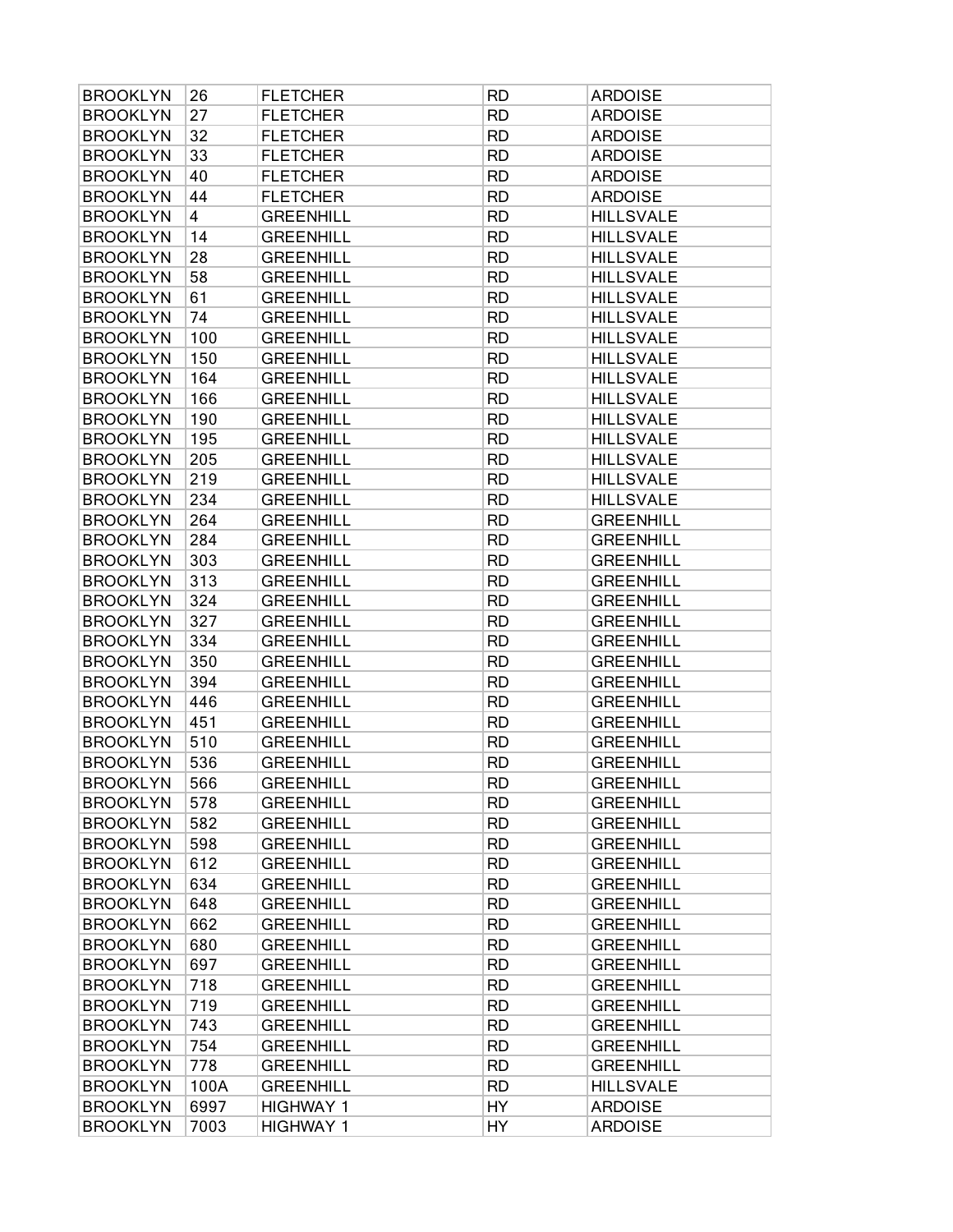| <b>BROOKLYN</b> | 7007 | <b>HIGHWAY 1</b> | HY        | <b>ARDOISE</b>          |
|-----------------|------|------------------|-----------|-------------------------|
| <b>BROOKLYN</b> | 7016 | <b>HIGHWAY 1</b> | HY        | <b>ARDOISE</b>          |
| <b>BROOKLYN</b> | 7022 | <b>HIGHWAY 1</b> | HY        | <b>ARDOISE</b>          |
| <b>BROOKLYN</b> | 7025 | <b>HIGHWAY 1</b> | HY        | <b>ARDOISE</b>          |
| <b>BROOKLYN</b> | 7035 | <b>HIGHWAY 1</b> | HY        | <b>ARDOISE</b>          |
| <b>BROOKLYN</b> | 7040 | <b>HIGHWAY 1</b> | HY        | <b>ARDOISE</b>          |
| <b>BROOKLYN</b> | 7075 | <b>HIGHWAY 1</b> | HY        | <b>ARDOISE</b>          |
| <b>BROOKLYN</b> | 7112 | <b>HIGHWAY 1</b> | HY        | <b>ARDOISE</b>          |
| <b>BROOKLYN</b> | 7113 | <b>HIGHWAY 1</b> | HY        | <b>ARDOISE</b>          |
| <b>BROOKLYN</b> | 7122 | <b>HIGHWAY 1</b> | HY        | <b>ARDOISE</b>          |
| <b>BROOKLYN</b> | 7134 | <b>HIGHWAY 1</b> | HY        | <b>ARDOISE</b>          |
| <b>BROOKLYN</b> | 7153 | <b>HIGHWAY 1</b> | HY        | <b>ARDOISE</b>          |
| <b>BROOKLYN</b> | 7195 | <b>HIGHWAY 1</b> | HY        | <b>ARDOISE</b>          |
| <b>BROOKLYN</b> | 7211 | <b>HIGHWAY 1</b> | HY        | <b>ARDOISE</b>          |
| <b>BROOKLYN</b> | 7223 | <b>HIGHWAY 1</b> | <b>HY</b> | <b>ARDOISE</b>          |
| <b>BROOKLYN</b> | 7294 | <b>HIGHWAY 1</b> | HY        | <b>ARDOISE</b>          |
| <b>BROOKLYN</b> | 7321 | <b>HIGHWAY 1</b> | HY        | <b>ARDOISE</b>          |
| <b>BROOKLYN</b> | 7336 | <b>HIGHWAY 1</b> | HY        | <b>ARDOISE</b>          |
| <b>BROOKLYN</b> | 7343 | <b>HIGHWAY 1</b> | HY        | <b>ARDOISE</b>          |
| <b>BROOKLYN</b> | 7355 | <b>HIGHWAY 1</b> | HY        | <b>ARDOISE</b>          |
| <b>BROOKLYN</b> | 7398 | <b>HIGHWAY 1</b> | HY        | <b>ARDOISE</b>          |
| <b>BROOKLYN</b> | 7409 | <b>HIGHWAY 1</b> | HY        | <b>ARDOISE</b>          |
| <b>BROOKLYN</b> | 7412 | <b>HIGHWAY 1</b> | HY        | <b>ARDOISE</b>          |
| <b>BROOKLYN</b> | 7431 | <b>HIGHWAY 1</b> | HY        | <b>ARDOISE</b>          |
| <b>BROOKLYN</b> | 7461 | <b>HIGHWAY 1</b> | HY        | <b>ARDOISE</b>          |
| <b>BROOKLYN</b> | 7472 | <b>HIGHWAY 1</b> | HY        | <b>ARDOISE</b>          |
| <b>BROOKLYN</b> | 7492 | <b>HIGHWAY 1</b> | HY        | <b>ARDOISE</b>          |
| <b>BROOKLYN</b> | 7493 | <b>HIGHWAY 1</b> | HY        | <b>ARDOISE</b>          |
| <b>BROOKLYN</b> | 2109 | HIGHWAY 215      | HY        | <b>UPPER BURLINGTON</b> |
| <b>BROOKLYN</b> | 2121 | HIGHWAY 215      | HY        | <b>UPPER BURLINGTON</b> |
| <b>BROOKLYN</b> | 2145 | HIGHWAY 215      | HY        | <b>UPPER BURLINGTON</b> |
| <b>BROOKLYN</b> | 2172 | HIGHWAY 215      | HY        | <b>UPPER BURLINGTON</b> |
| <b>BROOKLYN</b> | 2175 | HIGHWAY 215      | HY        | <b>UPPER BURLINGTON</b> |
| <b>BROOKLYN</b> | 2198 | HIGHWAY 215      | HY        | <b>UPPER BURLINGTON</b> |
| <b>BROOKLYN</b> | 2237 | HIGHWAY 215      | HY        | <b>UPPER BURLINGTON</b> |
| <b>BROOKLYN</b> | 2341 | HIGHWAY 215      | HY        | <b>UPPER BURLINGTON</b> |
| <b>BROOKLYN</b> | 2342 | HIGHWAY 215      | HY        | <b>UPPER BURLINGTON</b> |
| <b>BROOKLYN</b> | 2382 | HIGHWAY 215      | HY        | <b>UPPER BURLINGTON</b> |
| <b>BROOKLYN</b> | 2387 | HIGHWAY 215      | HY        | <b>UPPER BURLINGTON</b> |
| <b>BROOKLYN</b> | 2401 | HIGHWAY 215      | HY        | <b>UPPER BURLINGTON</b> |
| <b>BROOKLYN</b> | 2440 | HIGHWAY 215      | HY        | <b>UPPER BURLINGTON</b> |
| <b>BROOKLYN</b> | 2447 | HIGHWAY 215      | HY        | <b>UPPER BURLINGTON</b> |
| <b>BROOKLYN</b> | 2461 | HIGHWAY 215      | HY        | <b>UPPER BURLINGTON</b> |
| <b>BROOKLYN</b> | 2474 | HIGHWAY 215      | HY        | <b>UPPER BURLINGTON</b> |
| <b>BROOKLYN</b> | 2491 | HIGHWAY 215      | HY        | <b>UPPER BURLINGTON</b> |
| <b>BROOKLYN</b> | 2498 | HIGHWAY 215      | HY        | <b>UPPER BURLINGTON</b> |
| <b>BROOKLYN</b> | 2501 | HIGHWAY 215      | HY        | <b>UPPER BURLINGTON</b> |
| <b>BROOKLYN</b> | 2510 | HIGHWAY 215      | HY        | <b>UPPER BURLINGTON</b> |
| <b>BROOKLYN</b> | 2515 | HIGHWAY 215      | HY        | <b>UPPER BURLINGTON</b> |
| <b>BROOKLYN</b> | 2550 | HIGHWAY 215      | HY        | <b>UPPER BURLINGTON</b> |
| <b>BROOKLYN</b> | 2551 | HIGHWAY 215      | HY        | <b>UPPER BURLINGTON</b> |
| <b>BROOKLYN</b> | 2561 | HIGHWAY 215      | HY        | <b>UPPER BURLINGTON</b> |
|                 |      |                  |           |                         |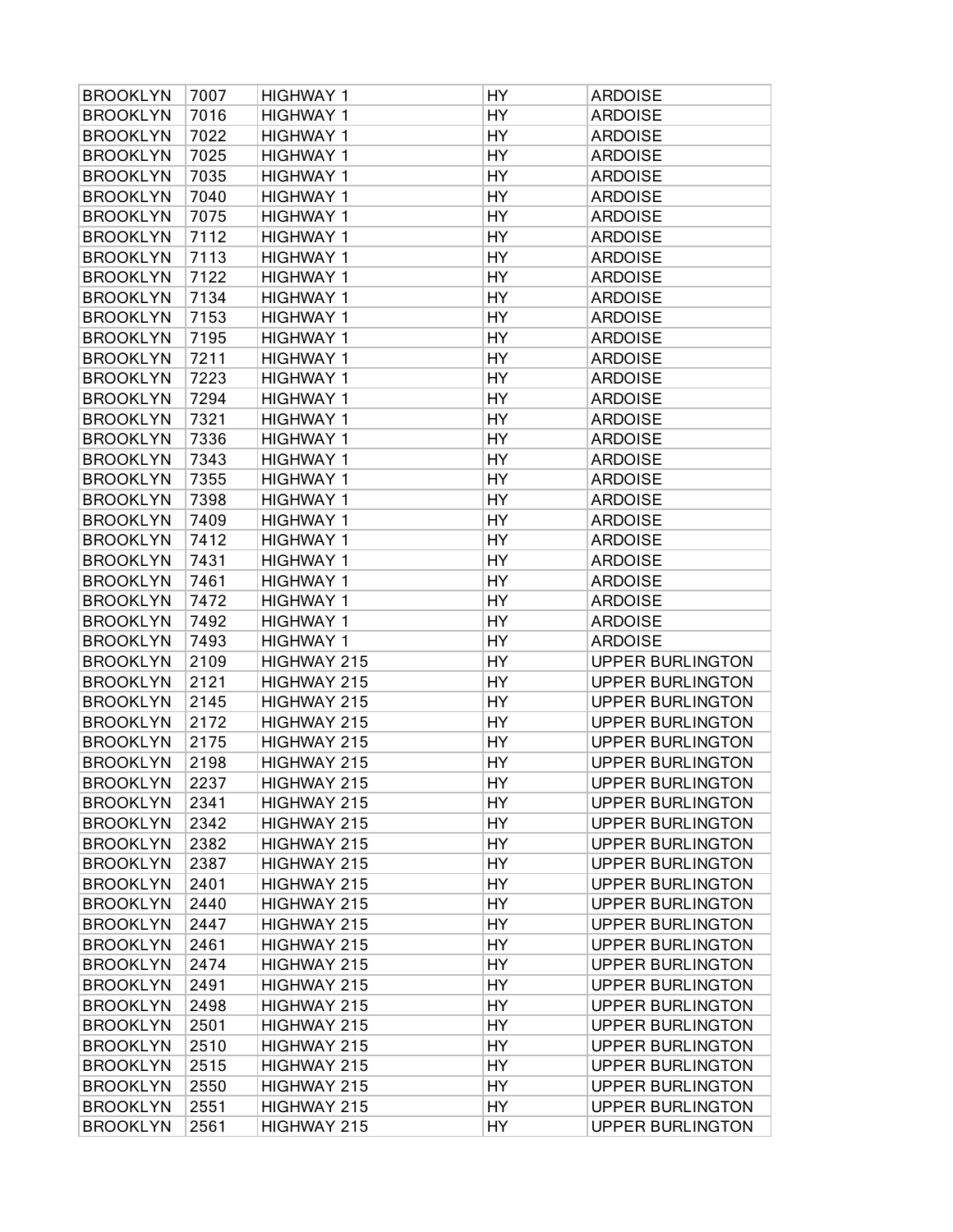| <b>BROOKLYN</b> | 2565 | HIGHWAY 215 | HY | <b>UPPER BURLINGTON</b>  |
|-----------------|------|-------------|----|--------------------------|
| <b>BROOKLYN</b> | 2571 | HIGHWAY 215 | HY | <b>UPPER BURLINGTON</b>  |
| <b>BROOKLYN</b> | 2597 | HIGHWAY 215 | HY | <b>UPPER BURLINGTON</b>  |
| <b>BROOKLYN</b> | 2599 | HIGHWAY 215 | HY | <b>UPPER BURLINGTON</b>  |
| <b>BROOKLYN</b> | 2615 | HIGHWAY 215 | HY | <b>UPPER BURLINGTON</b>  |
| <b>BROOKLYN</b> | 2619 | HIGHWAY 215 | HY | <b>UPPER BURLINGTON</b>  |
| <b>BROOKLYN</b> | 2620 | HIGHWAY 215 | HY | <b>UPPER BURLINGTON</b>  |
| <b>BROOKLYN</b> | 2636 | HIGHWAY 215 | HY | <b>UPPER BURLINGTON</b>  |
| <b>BROOKLYN</b> | 2680 | HIGHWAY 215 | HY | <b>UPPER BURLINGTON</b>  |
| <b>BROOKLYN</b> | 2711 | HIGHWAY 215 | HY | <b>UPPER BURLINGTON</b>  |
| <b>BROOKLYN</b> | 2717 | HIGHWAY 215 | HY | <b>UPPER BURLINGTON</b>  |
| <b>BROOKLYN</b> | 2720 | HIGHWAY 215 | HY | <b>UPPER BURLINGTON</b>  |
| <b>BROOKLYN</b> | 2754 | HIGHWAY 215 | HY | <b>UPPER BURLINGTON</b>  |
| <b>BROOKLYN</b> | 2786 | HIGHWAY 215 | HY | <b>CENTRE BURLINGTON</b> |
| <b>BROOKLYN</b> | 2798 | HIGHWAY 215 | HY | <b>CENTRE BURLINGTON</b> |
| <b>BROOKLYN</b> | 2801 | HIGHWAY 215 | HY | <b>CENTRE BURLINGTON</b> |
| <b>BROOKLYN</b> | 2810 | HIGHWAY 215 | HY | <b>CENTRE BURLINGTON</b> |
| <b>BROOKLYN</b> | 2832 | HIGHWAY 215 | HY | <b>CENTRE BURLINGTON</b> |
| <b>BROOKLYN</b> | 2833 | HIGHWAY 215 | HY | <b>CENTRE BURLINGTON</b> |
| <b>BROOKLYN</b> | 2844 | HIGHWAY 215 | HY | <b>CENTRE BURLINGTON</b> |
| <b>BROOKLYN</b> | 2849 | HIGHWAY 215 | HY | <b>CENTRE BURLINGTON</b> |
| <b>BROOKLYN</b> | 2856 | HIGHWAY 215 | HY | <b>CENTRE BURLINGTON</b> |
| <b>BROOKLYN</b> | 2868 | HIGHWAY 215 | HY | <b>CENTRE BURLINGTON</b> |
| <b>BROOKLYN</b> | 2909 | HIGHWAY 215 | HY | <b>CENTRE BURLINGTON</b> |
| <b>BROOKLYN</b> | 2951 | HIGHWAY 215 | HY | <b>CENTRE BURLINGTON</b> |
| <b>BROOKLYN</b> | 2959 | HIGHWAY 215 | HY | <b>CENTRE BURLINGTON</b> |
| <b>BROOKLYN</b> | 2982 | HIGHWAY 215 | HY | <b>CENTRE BURLINGTON</b> |
| <b>BROOKLYN</b> | 3011 | HIGHWAY 215 | HY | <b>CENTRE BURLINGTON</b> |
| <b>BROOKLYN</b> | 3090 | HIGHWAY 215 | HY | <b>CENTRE BURLINGTON</b> |
| <b>BROOKLYN</b> | 3110 | HIGHWAY 215 | HY | <b>CENTRE BURLINGTON</b> |
| <b>BROOKLYN</b> | 3130 | HIGHWAY 215 | HY | <b>CENTRE BURLINGTON</b> |
| <b>BROOKLYN</b> | 3131 | HIGHWAY 215 | HY | <b>CENTRE BURLINGTON</b> |
| <b>BROOKLYN</b> | 3140 | HIGHWAY 215 | HY | <b>CENTRE BURLINGTON</b> |
| <b>BROOKLYN</b> | 3144 | HIGHWAY 215 | HY | <b>CENTRE BURLINGTON</b> |
| <b>BROOKLYN</b> | 3147 | HIGHWAY 215 | HY | <b>CENTRE BURLINGTON</b> |
| <b>BROOKLYN</b> | 3180 | HIGHWAY 215 | HY | <b>CENTRE BURLINGTON</b> |
| <b>BROOKLYN</b> | 3203 | HIGHWAY 215 | HY | <b>CENTRE BURLINGTON</b> |
| <b>BROOKLYN</b> | 3251 | HIGHWAY 215 | HY | <b>CENTRE BURLINGTON</b> |
| <b>BROOKLYN</b> | 3260 | HIGHWAY 215 | HY | <b>CENTRE BURLINGTON</b> |
| <b>BROOKLYN</b> | 3263 | HIGHWAY 215 | HY | <b>CENTRE BURLINGTON</b> |
| <b>BROOKLYN</b> | 3264 | HIGHWAY 215 | HY | <b>CENTRE BURLINGTON</b> |
| <b>BROOKLYN</b> | 3276 | HIGHWAY 215 | HY | <b>CENTRE BURLINGTON</b> |
| <b>BROOKLYN</b> | 3279 | HIGHWAY 215 | HY | <b>CENTRE BURLINGTON</b> |
| <b>BROOKLYN</b> | 3284 | HIGHWAY 215 | HY | <b>CENTRE BURLINGTON</b> |
| <b>BROOKLYN</b> | 3290 | HIGHWAY 215 | HY | <b>CENTRE BURLINGTON</b> |
| <b>BROOKLYN</b> | 3291 | HIGHWAY 215 | HY | <b>CENTRE BURLINGTON</b> |
| <b>BROOKLYN</b> | 3292 | HIGHWAY 215 | HY | <b>CENTRE BURLINGTON</b> |
| <b>BROOKLYN</b> | 3318 | HIGHWAY 215 | HY | <b>CENTRE BURLINGTON</b> |
| <b>BROOKLYN</b> | 3319 | HIGHWAY 215 | HY | <b>CENTRE BURLINGTON</b> |
| <b>BROOKLYN</b> | 3324 | HIGHWAY 215 | HY | <b>CENTRE BURLINGTON</b> |
| <b>BROOKLYN</b> | 3326 | HIGHWAY 215 | HY | <b>CENTRE BURLINGTON</b> |
| <b>BROOKLYN</b> | 3328 | HIGHWAY 215 | HY | <b>CENTRE BURLINGTON</b> |
|                 |      |             |    |                          |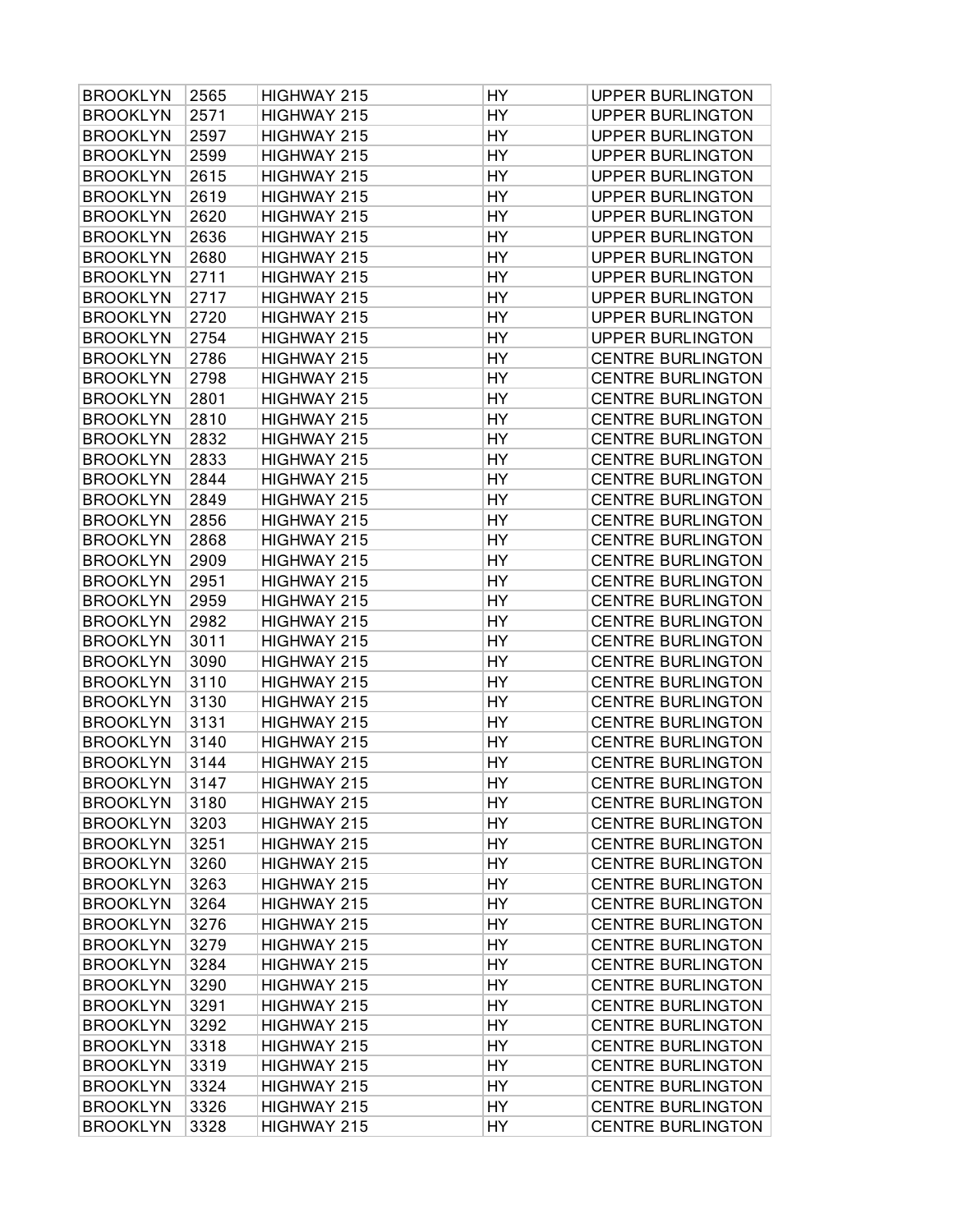| <b>BROOKLYN</b>                    | 3332         | HIGHWAY 215                | HY        | <b>CENTRE BURLINGTON</b>                             |
|------------------------------------|--------------|----------------------------|-----------|------------------------------------------------------|
| <b>BROOKLYN</b>                    | 3339         | HIGHWAY 215                | HY        | <b>CENTRE BURLINGTON</b>                             |
| <b>BROOKLYN</b>                    | 3393         | HIGHWAY 215                | HY        | <b>CENTRE BURLINGTON</b>                             |
| <b>BROOKLYN</b>                    | 3396         | HIGHWAY 215                | HY        | <b>CENTRE BURLINGTON</b>                             |
| <b>BROOKLYN</b>                    | 3407         | HIGHWAY 215                | HY        | <b>CENTRE BURLINGTON</b>                             |
| <b>BROOKLYN</b>                    | 3408         | HIGHWAY 215                | HY        | <b>CENTRE BURLINGTON</b>                             |
| <b>BROOKLYN</b>                    | 3431         | HIGHWAY 215                | HY        | <b>CENTRE BURLINGTON</b>                             |
| <b>BROOKLYN</b>                    | 3432         | HIGHWAY 215                | HY        | <b>CENTRE BURLINGTON</b>                             |
| <b>BROOKLYN</b>                    | 3438         | HIGHWAY 215                | HY        | <b>CENTRE BURLINGTON</b>                             |
| <b>BROOKLYN</b>                    | 3440         | HIGHWAY 215                | HY        | <b>CENTRE BURLINGTON</b>                             |
| <b>BROOKLYN</b>                    | 3459         | HIGHWAY 215                | HY        | <b>CENTRE BURLINGTON</b>                             |
| <b>BROOKLYN</b>                    | 3472         | HIGHWAY 215                | HY        | <b>CENTRE BURLINGTON</b>                             |
| <b>BROOKLYN</b>                    | 3473         | HIGHWAY 215                | HY        | <b>CENTRE BURLINGTON</b>                             |
| <b>BROOKLYN</b>                    | 3481         | HIGHWAY 215                | HY        | <b>CENTRE BURLINGTON</b>                             |
| <b>BROOKLYN</b>                    | 3486         | HIGHWAY 215                | HY        | <b>CENTRE BURLINGTON</b>                             |
| <b>BROOKLYN</b>                    | 3509         | HIGHWAY 215                | HY        | <b>CENTRE BURLINGTON</b>                             |
| <b>BROOKLYN</b>                    | 3535         | HIGHWAY 215                | HY        | <b>CENTRE BURLINGTON</b>                             |
| <b>BROOKLYN</b>                    | 3543         | HIGHWAY 215                | HY        | <b>CENTRE BURLINGTON</b>                             |
| <b>BROOKLYN</b>                    | 3554         | HIGHWAY 215                | HY        | <b>CENTRE BURLINGTON</b>                             |
| <b>BROOKLYN</b>                    | 3555         | HIGHWAY 215                | HY        | <b>CENTRE BURLINGTON</b>                             |
| <b>BROOKLYN</b>                    | 3567         | HIGHWAY 215                | HY        | <b>CENTRE BURLINGTON</b>                             |
| <b>BROOKLYN</b>                    | 3570         | HIGHWAY 215                | HY        | <b>CENTRE BURLINGTON</b>                             |
| <b>BROOKLYN</b>                    | 3626         | HIGHWAY 215                | HY        | <b>CENTRE BURLINGTON</b>                             |
| <b>BROOKLYN</b>                    | 3667         | HIGHWAY 215                | HY        | <b>CENTRE BURLINGTON</b>                             |
| <b>BROOKLYN</b>                    | 3668         | HIGHWAY 215                | HY        | <b>CENTRE BURLINGTON</b>                             |
| <b>BROOKLYN</b>                    | 3681         | HIGHWAY 215                | HY        | <b>CENTRE BURLINGTON</b>                             |
| <b>BROOKLYN</b>                    | 3690         | HIGHWAY 215                | HY        | <b>CENTRE BURLINGTON</b>                             |
| <b>BROOKLYN</b>                    | 3691         | HIGHWAY 215                | HY        | <b>CENTRE BURLINGTON</b>                             |
| <b>BROOKLYN</b>                    | 3700         | HIGHWAY 215                | HY        | <b>CENTRE BURLINGTON</b>                             |
| <b>BROOKLYN</b>                    | 3707         | HIGHWAY 215                | HY        | <b>CENTRE BURLINGTON</b>                             |
| <b>BROOKLYN</b>                    | 3708         | HIGHWAY 215                | HY        | <b>CENTRE BURLINGTON</b>                             |
|                                    |              |                            | HY        |                                                      |
| <b>BROOKLYN</b><br><b>BROOKLYN</b> | 3718<br>3719 | HIGHWAY 215                | HY        | <b>CENTRE BURLINGTON</b>                             |
| <b>BROOKLYN</b>                    | 3725         | HIGHWAY 215<br>HIGHWAY 215 | HY        | <b>CENTRE BURLINGTON</b><br><b>CENTRE BURLINGTON</b> |
|                                    |              |                            | HY        |                                                      |
| <b>BROOKLYN</b>                    | 3730         | HIGHWAY 215                |           | <b>CENTRE BURLINGTON</b>                             |
| <b>BROOKLYN</b>                    | 3741         | HIGHWAY 215                | HY        | <b>CENTRE BURLINGTON</b>                             |
| <b>BROOKLYN</b>                    | 3742         | HIGHWAY 215                | HY        | <b>CENTRE BURLINGTON</b>                             |
| <b>BROOKLYN</b>                    | 3743         | HIGHWAY 215                | HY        | <b>CENTRE BURLINGTON</b>                             |
| <b>BROOKLYN</b>                    | 3745         | HIGHWAY 215                | HY        | <b>CENTRE BURLINGTON</b>                             |
| <b>BROOKLYN</b>                    | 3749         | HIGHWAY 215                | HY        | <b>CENTRE BURLINGTON</b>                             |
| <b>BROOKLYN</b>                    | 3765         | HIGHWAY 215                | HY        | <b>CENTRE BURLINGTON</b>                             |
| <b>BROOKLYN</b>                    | 3766         | HIGHWAY 215                | HY        | <b>CENTRE BURLINGTON</b>                             |
| <b>BROOKLYN</b>                    | 3781         | HIGHWAY 215                | HY        | <b>CENTRE BURLINGTON</b>                             |
| <b>BROOKLYN</b>                    | 3784         | HIGHWAY 215                | HY        | <b>CENTRE BURLINGTON</b>                             |
| <b>BROOKLYN</b>                    | 3810         | HIGHWAY 215                | <b>HY</b> | <b>CENTRE BURLINGTON</b>                             |
| <b>BROOKLYN</b>                    | 3814         | HIGHWAY 215                | HY        | <b>CENTRE BURLINGTON</b>                             |
| <b>BROOKLYN</b>                    | 3835         | HIGHWAY 215                | HY        | <b>CENTRE BURLINGTON</b>                             |
| <b>BROOKLYN</b>                    | 3841         | HIGHWAY 215                | HY        | <b>CENTRE BURLINGTON</b>                             |
| <b>BROOKLYN</b>                    | 3203A        | HIGHWAY 215                | HY        | <b>CENTRE BURLINGTON</b>                             |
| <b>BROOKLYN</b>                    | 3472A        | HIGHWAY 215                | HY        | <b>CENTRE BURLINGTON</b>                             |
| <b>BROOKLYN</b>                    | 3890         | HIGHWAY 215                | <b>HY</b> | <b>LOWER BURLINGTON</b>                              |
| <b>BROOKLYN</b>                    | 3927         | HIGHWAY 215                | HY        | <b>LOWER BURLINGTON</b>                              |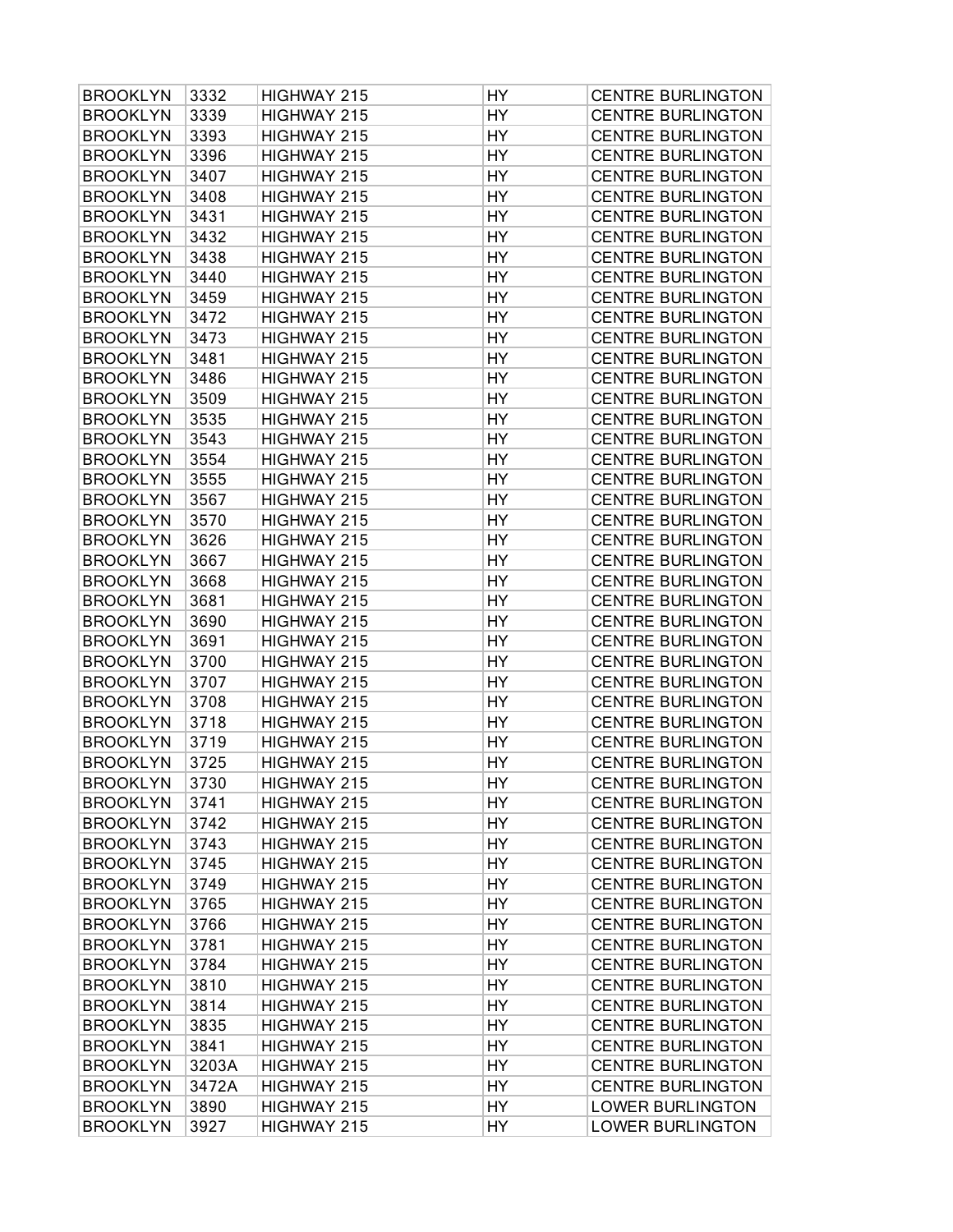| <b>BROOKLYN</b>                    | 3928       | HIGHWAY 215                | HY       | <b>LOWER BURLINGTON</b> |
|------------------------------------|------------|----------------------------|----------|-------------------------|
| <b>BROOKLYN</b>                    | 3968       | HIGHWAY 215                | HY       | <b>LOWER BURLINGTON</b> |
| <b>BROOKLYN</b>                    | 4005       | HIGHWAY 215                | HY       | <b>LOWER BURLINGTON</b> |
| <b>BROOKLYN</b>                    | 4019       | HIGHWAY 215                | HY       | <b>LOWER BURLINGTON</b> |
| <b>BROOKLYN</b>                    | 4020       | HIGHWAY 215                | HY       | <b>LOWER BURLINGTON</b> |
| <b>BROOKLYN</b>                    | 4025       | HIGHWAY 215                | HY       | <b>LOWER BURLINGTON</b> |
| <b>BROOKLYN</b>                    | 4028       | HIGHWAY 215                | HY       | <b>LOWER BURLINGTON</b> |
| <b>BROOKLYN</b>                    | 4031       | HIGHWAY 215                | HY       | <b>LOWER BURLINGTON</b> |
| <b>BROOKLYN</b>                    | 4033       | HIGHWAY 215                | HY       | <b>LOWER BURLINGTON</b> |
| <b>BROOKLYN</b>                    | 4039       | HIGHWAY 215                | HY       | <b>LOWER BURLINGTON</b> |
| <b>BROOKLYN</b>                    | 4052       | HIGHWAY 215                | HY       | <b>LOWER BURLINGTON</b> |
| <b>BROOKLYN</b>                    | 4071       | HIGHWAY 215                | HY       | <b>LOWER BURLINGTON</b> |
| <b>BROOKLYN</b>                    | 4081       | HIGHWAY 215                | HY       | <b>LOWER BURLINGTON</b> |
| <b>BROOKLYN</b>                    | 4149       | HIGHWAY 215                | HY       | <b>LOWER BURLINGTON</b> |
| <b>BROOKLYN</b>                    | 4162       | HIGHWAY 215                | HY       | <b>LOWER BURLINGTON</b> |
| <b>BROOKLYN</b>                    | 4165       | HIGHWAY 215                | HY       | <b>LOWER BURLINGTON</b> |
| <b>BROOKLYN</b>                    | 4173       | HIGHWAY 215                | HY       | <b>LOWER BURLINGTON</b> |
| <b>BROOKLYN</b>                    | 4174       | HIGHWAY 215                | HY       | <b>LOWER BURLINGTON</b> |
| <b>BROOKLYN</b>                    | 4189       | HIGHWAY 215                | HY       | <b>LOWER BURLINGTON</b> |
| <b>BROOKLYN</b>                    | 4208       | HIGHWAY 215                | HY       | <b>LOWER BURLINGTON</b> |
| <b>BROOKLYN</b>                    | 4248       | HIGHWAY 215                | HY       | <b>LOWER BURLINGTON</b> |
| <b>BROOKLYN</b>                    | 4251       | HIGHWAY 215                | HY       | <b>LOWER BURLINGTON</b> |
| <b>BROOKLYN</b>                    | 4269       | HIGHWAY 215                | HY       | <b>LOWER BURLINGTON</b> |
| <b>BROOKLYN</b>                    | 4270       | HIGHWAY 215                | HY       | <b>LOWER BURLINGTON</b> |
| <b>BROOKLYN</b>                    | 4284       | HIGHWAY 215                | HY       | <b>LOWER BURLINGTON</b> |
| <b>BROOKLYN</b>                    | 4296       | HIGHWAY 215                | HY       | <b>LOWER BURLINGTON</b> |
| <b>BROOKLYN</b>                    | 4323       | HIGHWAY 215                | HY       | <b>LOWER BURLINGTON</b> |
|                                    | 4337       |                            | HY       |                         |
| <b>BROOKLYN</b>                    |            | HIGHWAY 215                |          | <b>LOWER BURLINGTON</b> |
| <b>BROOKLYN</b>                    | 473        | HIGHWAY 236                | HY       | <b>SCOTCH VILLAGE</b>   |
| <b>BROOKLYN</b>                    | 476<br>479 | HIGHWAY 236                | HY<br>HY | <b>SCOTCH VILLAGE</b>   |
| <b>BROOKLYN</b>                    | 500        | HIGHWAY 236<br>HIGHWAY 236 | HY       | <b>SCOTCH VILLAGE</b>   |
| <b>BROOKLYN</b>                    |            |                            |          | <b>SCOTCH VILLAGE</b>   |
| <b>BROOKLYN</b><br><b>BROOKLYN</b> | 537<br>541 | HIGHWAY 236                | HY       | <b>SCOTCH VILLAGE</b>   |
|                                    |            | HIGHWAY 236                | HY       | <b>SCOTCH VILLAGE</b>   |
| <b>BROOKLYN</b>                    | 556        | HIGHWAY 236                | HY       | <b>SCOTCH VILLAGE</b>   |
| <b>BROOKLYN</b>                    | 574        | HIGHWAY 236                | HY       | <b>SCOTCH VILLAGE</b>   |
| <b>BROOKLYN</b>                    | 580        | HIGHWAY 236                | HY       | <b>SCOTCH VILLAGE</b>   |
| <b>BROOKLYN</b>                    | 583        | HIGHWAY 236                | HY       | <b>SCOTCH VILLAGE</b>   |
| <b>BROOKLYN</b>                    | 589        | HIGHWAY 236                | HY       | <b>SCOTCH VILLAGE</b>   |
| <b>BROOKLYN</b>                    | 590        | HIGHWAY 236                | HY       | <b>SCOTCH VILLAGE</b>   |
| <b>BROOKLYN</b>                    | 600        | HIGHWAY 236                | HY       | <b>SCOTCH VILLAGE</b>   |
| <b>BROOKLYN</b>                    | 605        | HIGHWAY 236                | HY       | <b>SCOTCH VILLAGE</b>   |
| <b>BROOKLYN</b>                    | 634        | HIGHWAY 236                | HY       | <b>SCOTCH VILLAGE</b>   |
| <b>BROOKLYN</b>                    | 636        | HIGHWAY 236                | HY       | <b>SCOTCH VILLAGE</b>   |
| <b>BROOKLYN</b>                    | 667        | HIGHWAY 236                | HY       | <b>SCOTCH VILLAGE</b>   |
| <b>BROOKLYN</b>                    | 668        | HIGHWAY 236                | HY       | <b>SCOTCH VILLAGE</b>   |
| <b>BROOKLYN</b>                    | 681        | HIGHWAY 236                | HY       | <b>SCOTCH VILLAGE</b>   |
| <b>BROOKLYN</b>                    | 701        | HIGHWAY 236                | HY       | <b>SCOTCH VILLAGE</b>   |
| <b>BROOKLYN</b>                    | 715        | HIGHWAY 236                | HY       | <b>SCOTCH VILLAGE</b>   |
| <b>BROOKLYN</b>                    | 744        | HIGHWAY 236                | HY       | <b>SCOTCH VILLAGE</b>   |
| <b>BROOKLYN</b>                    | 848        | HIGHWAY 236                | HY       | <b>SCOTCH VILLAGE</b>   |
| <b>BROOKLYN</b>                    | 852        | HIGHWAY 236                | HY       | <b>SCOTCH VILLAGE</b>   |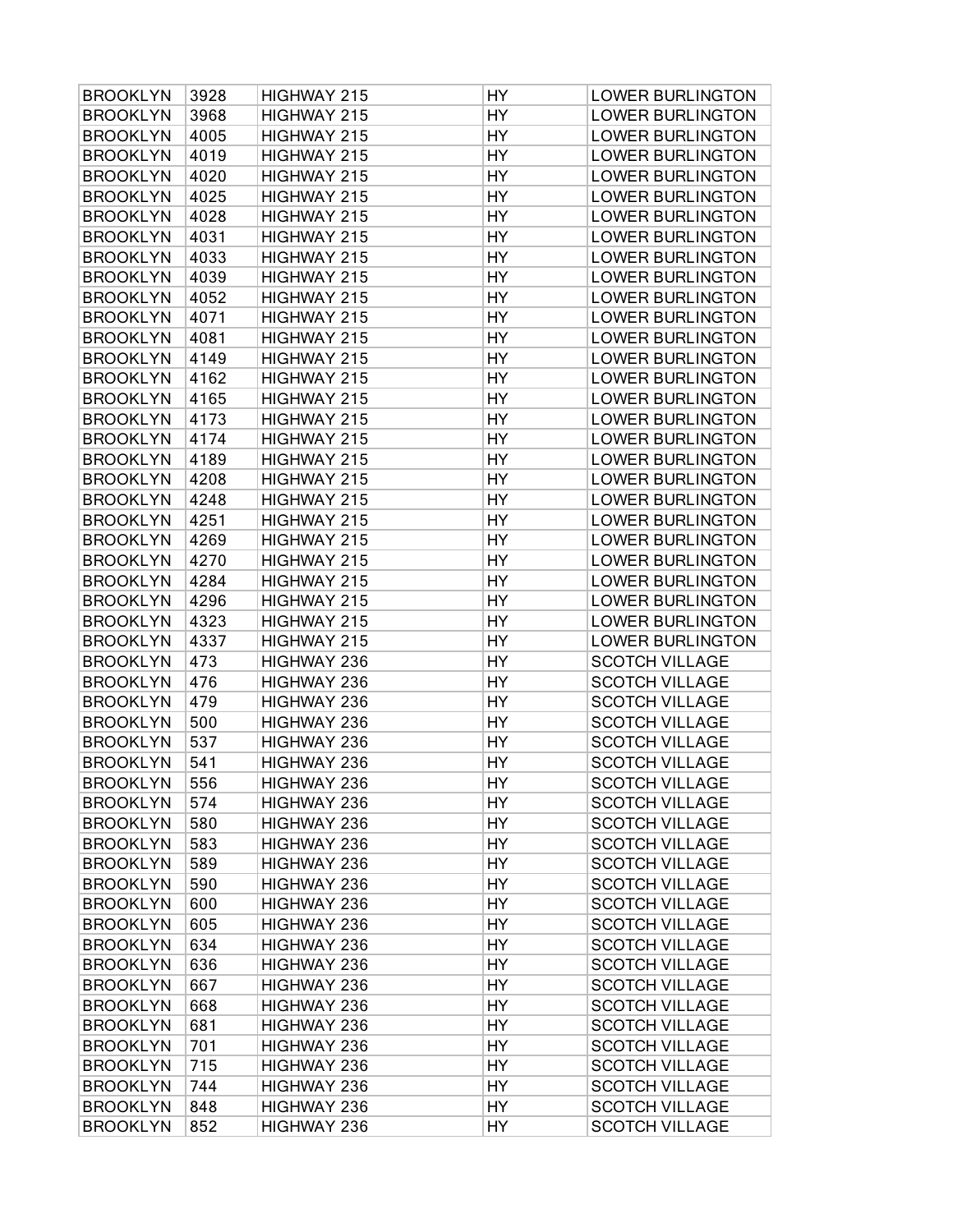| <b>BROOKLYN</b> | 857  | HIGHWAY 236 | HY. | <b>SCOTCH VILLAGE</b> |
|-----------------|------|-------------|-----|-----------------------|
| <b>BROOKLYN</b> | 867  | HIGHWAY 236 | HY  | <b>SCOTCH VILLAGE</b> |
| <b>BROOKLYN</b> | 885  | HIGHWAY 236 | HY  | <b>SCOTCH VILLAGE</b> |
| <b>BROOKLYN</b> | 898  | HIGHWAY 236 | HY  | <b>SCOTCH VILLAGE</b> |
| <b>BROOKLYN</b> | 899  | HIGHWAY 236 | HY  | <b>SCOTCH VILLAGE</b> |
| <b>BROOKLYN</b> | 909  | HIGHWAY 236 | HY  | <b>SCOTCH VILLAGE</b> |
| <b>BROOKLYN</b> | 913  | HIGHWAY 236 | HY  | <b>SCOTCH VILLAGE</b> |
| <b>BROOKLYN</b> | 919  | HIGHWAY 236 | HY  | <b>SCOTCH VILLAGE</b> |
| <b>BROOKLYN</b> | 922  | HIGHWAY 236 | HY  | <b>SCOTCH VILLAGE</b> |
| <b>BROOKLYN</b> | 929  | HIGHWAY 236 | HY  | <b>SCOTCH VILLAGE</b> |
| <b>BROOKLYN</b> | 933  | HIGHWAY 236 | HY  | <b>SCOTCH VILLAGE</b> |
| <b>BROOKLYN</b> | 934  | HIGHWAY 236 | HY  | <b>SCOTCH VILLAGE</b> |
| <b>BROOKLYN</b> | 953  | HIGHWAY 236 | HY  | <b>SCOTCH VILLAGE</b> |
| <b>BROOKLYN</b> | 955  | HIGHWAY 236 | HY  | <b>SCOTCH VILLAGE</b> |
| <b>BROOKLYN</b> | 966  | HIGHWAY 236 | HY  | <b>SCOTCH VILLAGE</b> |
| <b>BROOKLYN</b> | 967  | HIGHWAY 236 | HY  | <b>SCOTCH VILLAGE</b> |
| <b>BROOKLYN</b> | 980  | HIGHWAY 236 | HY  | <b>SCOTCH VILLAGE</b> |
| <b>BROOKLYN</b> | 981  | HIGHWAY 236 | HY  | <b>SCOTCH VILLAGE</b> |
| <b>BROOKLYN</b> | 983  | HIGHWAY 236 | HY  | <b>SCOTCH VILLAGE</b> |
| <b>BROOKLYN</b> | 996  | HIGHWAY 236 | HY  | <b>SCOTCH VILLAGE</b> |
| <b>BROOKLYN</b> | 1010 | HIGHWAY 236 | HY  | <b>SCOTCH VILLAGE</b> |
| <b>BROOKLYN</b> | 1021 | HIGHWAY 236 | HY  | <b>SCOTCH VILLAGE</b> |
| <b>BROOKLYN</b> | 1026 | HIGHWAY 236 | HY  | <b>SCOTCH VILLAGE</b> |
| <b>BROOKLYN</b> | 1031 | HIGHWAY 236 | HY  | <b>SCOTCH VILLAGE</b> |
| <b>BROOKLYN</b> | 1038 | HIGHWAY 236 | HY  | <b>SCOTCH VILLAGE</b> |
| <b>BROOKLYN</b> | 1042 | HIGHWAY 236 | HY  | <b>SCOTCH VILLAGE</b> |
| <b>BROOKLYN</b> | 1045 | HIGHWAY 236 | HY  | <b>SCOTCH VILLAGE</b> |
| <b>BROOKLYN</b> | 1054 | HIGHWAY 236 | HY  | <b>SCOTCH VILLAGE</b> |
| <b>BROOKLYN</b> | 1057 | HIGHWAY 236 | HY  | <b>SCOTCH VILLAGE</b> |
| <b>BROOKLYN</b> | 1060 | HIGHWAY 236 | HY  | <b>SCOTCH VILLAGE</b> |
| <b>BROOKLYN</b> | 1061 | HIGHWAY 236 | HY  | <b>SCOTCH VILLAGE</b> |
| <b>BROOKLYN</b> | 1098 | HIGHWAY 236 | HY  | <b>SCOTCH VILLAGE</b> |
| <b>BROOKLYN</b> | 1102 | HIGHWAY 236 | HY  | <b>SCOTCH VILLAGE</b> |
| <b>BROOKLYN</b> | 1128 | HIGHWAY 236 | HY  | <b>SCOTCH VILLAGE</b> |
| <b>BROOKLYN</b> | 1144 | HIGHWAY 236 | HY  | <b>SCOTCH VILLAGE</b> |
| <b>BROOKLYN</b> | 1149 | HIGHWAY 236 | HY  | <b>SCOTCH VILLAGE</b> |
| <b>BROOKLYN</b> | 1166 | HIGHWAY 236 | HY  | <b>SCOTCH VILLAGE</b> |
| <b>BROOKLYN</b> | 1175 | HIGHWAY 236 | HY  | <b>SCOTCH VILLAGE</b> |
| <b>BROOKLYN</b> | 1181 | HIGHWAY 236 | HY  | <b>SCOTCH VILLAGE</b> |
| <b>BROOKLYN</b> | 1199 | HIGHWAY 236 | HY  | <b>SCOTCH VILLAGE</b> |
| <b>BROOKLYN</b> | 1250 | HIGHWAY 236 | HY  | <b>SCOTCH VILLAGE</b> |
| <b>BROOKLYN</b> | 1280 | HIGHWAY 236 | HY  | <b>SCOTCH VILLAGE</b> |
| <b>BROOKLYN</b> | 1323 | HIGHWAY 236 | HY  | <b>SCOTCH VILLAGE</b> |
| <b>BROOKLYN</b> | 1336 | HIGHWAY 236 | HY  | <b>SCOTCH VILLAGE</b> |
| <b>BROOKLYN</b> | 1337 | HIGHWAY 236 | HY  | <b>SCOTCH VILLAGE</b> |
| <b>BROOKLYN</b> | 1365 | HIGHWAY 236 | HY  | <b>SCOTCH VILLAGE</b> |
| <b>BROOKLYN</b> | 1374 | HIGHWAY 236 | HY  | <b>SCOTCH VILLAGE</b> |
| <b>BROOKLYN</b> | 1421 | HIGHWAY 236 | HY  | <b>SCOTCH VILLAGE</b> |
| <b>BROOKLYN</b> | 1437 | HIGHWAY 236 | HY  | <b>SCOTCH VILLAGE</b> |
| <b>BROOKLYN</b> | 1438 | HIGHWAY 236 | HY  | <b>SCOTCH VILLAGE</b> |
| <b>BROOKLYN</b> | 1515 | HIGHWAY 236 | HY  | <b>SCOTCH VILLAGE</b> |
| <b>BROOKLYN</b> | 1554 | HIGHWAY 236 | HY  | <b>SCOTCH VILLAGE</b> |
|                 |      |             |     |                       |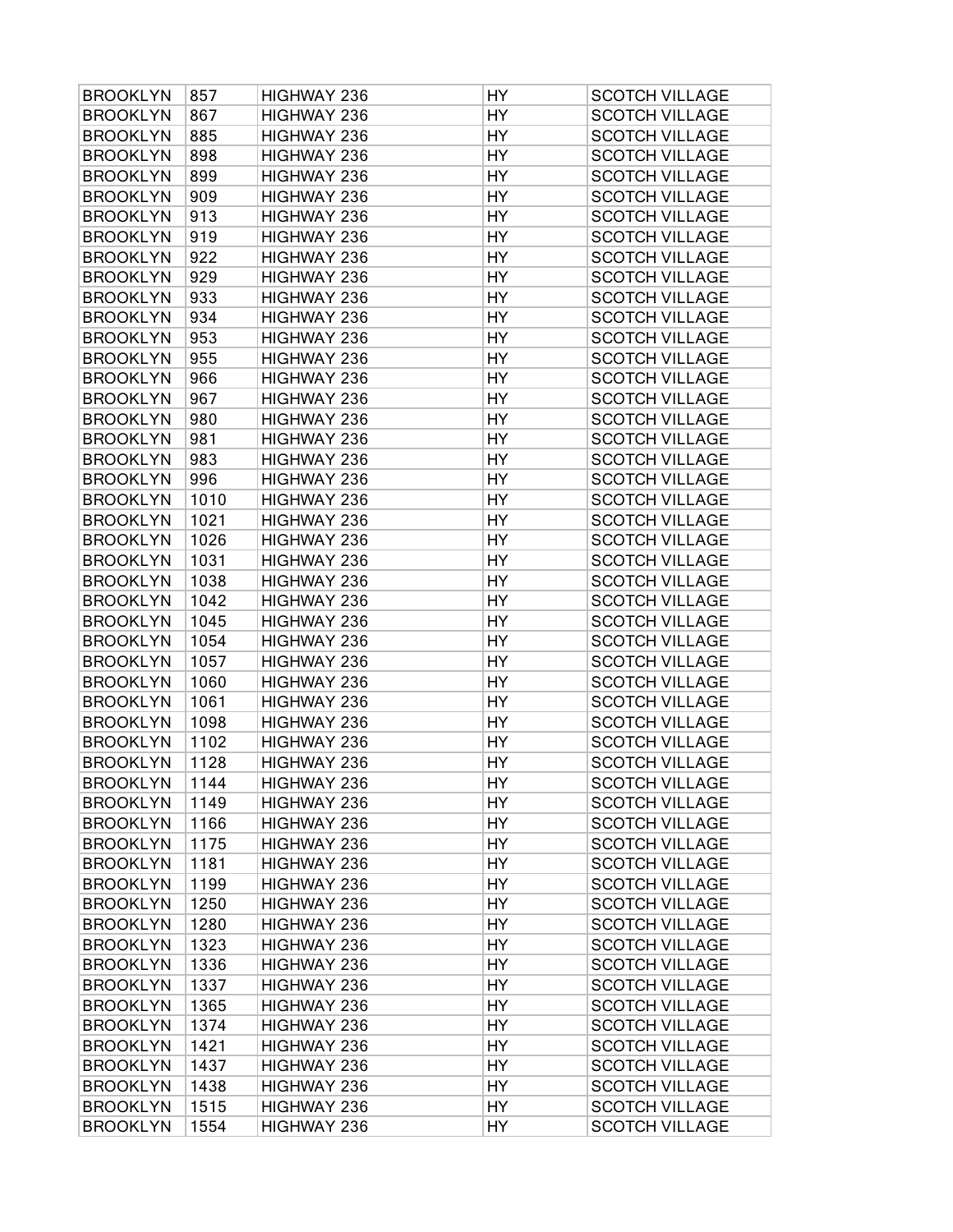| <b>BROOKLYN</b> | 1575  | HIGHWAY 236         | HY        | <b>SCOTCH VILLAGE</b>   |
|-----------------|-------|---------------------|-----------|-------------------------|
| <b>BROOKLYN</b> | 1596  | HIGHWAY 236         | HY        | <b>SCOTCH VILLAGE</b>   |
| <b>BROOKLYN</b> | 1599  | HIGHWAY 236         | HY        | <b>SCOTCH VILLAGE</b>   |
| <b>BROOKLYN</b> | 1618  | HIGHWAY 236         | HY        | <b>SCOTCH VILLAGE</b>   |
| <b>BROOKLYN</b> | 1680  | HIGHWAY 236         | HY        | <b>SCOTCH VILLAGE</b>   |
| <b>BROOKLYN</b> | 1683  | HIGHWAY 236         | HY        | <b>SCOTCH VILLAGE</b>   |
| <b>BROOKLYN</b> | 1775  | HIGHWAY 236         | HY        | <b>MOSHERVILLE</b>      |
| <b>BROOKLYN</b> | 1784  | HIGHWAY 236         | HY        | <b>MOSHERVILLE</b>      |
| <b>BROOKLYN</b> | 1790  | HIGHWAY 236         | HY        | <b>MOSHERVILLE</b>      |
| <b>BROOKLYN</b> | 1814  | HIGHWAY 236         | HY        | <b>MOSHERVILLE</b>      |
| <b>BROOKLYN</b> | 1856  | HIGHWAY 236         | HY        | <b>MOSHERVILLE</b>      |
| <b>BROOKLYN</b> | 1868  | HIGHWAY 236         | HY        | <b>MOSHERVILLE</b>      |
| <b>BROOKLYN</b> | 1144A | HIGHWAY 236         | HY        | <b>SCOTCH VILLAGE</b>   |
| <b>BROOKLYN</b> | 1149A | HIGHWAY 236         | HY        | <b>SCOTCH VILLAGE</b>   |
| <b>BROOKLYN</b> | 1250A | HIGHWAY 236         | HY        | <b>SCOTCH VILLAGE</b>   |
| <b>BROOKLYN</b> | 600A  | HIGHWAY 236         | HY        | <b>SCOTCH VILLAGE</b>   |
| <b>BROOKLYN</b> | 21    | <b>HILLCREST</b>    | LN        | <b>UPPER BURLINGTON</b> |
| <b>BROOKLYN</b> | 39    | <b>HILLCREST</b>    | LN        | <b>UPPER BURLINGTON</b> |
| <b>BROOKLYN</b> | 53    | <b>HILLCREST</b>    | LN        | <b>UPPER BURLINGTON</b> |
| <b>BROOKLYN</b> | 55    | <b>HILLCREST</b>    | LN        | <b>UPPER BURLINGTON</b> |
| <b>BROOKLYN</b> | 60    | <b>HILLCREST</b>    | LN        | <b>UPPER BURLINGTON</b> |
| <b>BROOKLYN</b> | 14    | <b>MAPLE</b>        | LN        | <b>GREENHILL</b>        |
| <b>BROOKLYN</b> | 19    | <b>MAPLE</b>        | LN        | <b>GREENHILL</b>        |
| <b>BROOKLYN</b> | 21    | <b>MAPLE</b>        | LN        | <b>GREENHILL</b>        |
| <b>BROOKLYN</b> | 42    | <b>MAPLE</b>        | LN        | <b>GREENHILL</b>        |
| <b>BROOKLYN</b> | 5     | <b>NEW CHEVERIE</b> | <b>RD</b> | <b>LOWER BURLINGTON</b> |
| <b>BROOKLYN</b> | 51    | <b>NEW CHEVERIE</b> | <b>RD</b> | <b>LOWER BURLINGTON</b> |
| <b>BROOKLYN</b> | 69    | <b>NEW CHEVERIE</b> | <b>RD</b> | <b>LOWER BURLINGTON</b> |
| <b>BROOKLYN</b> | 79    | <b>NEW CHEVERIE</b> | <b>RD</b> | <b>LOWER BURLINGTON</b> |
| <b>BROOKLYN</b> | 97    | <b>NEW CHEVERIE</b> | <b>RD</b> | <b>LOWER BURLINGTON</b> |
| <b>BROOKLYN</b> | 98    | <b>NEW CHEVERIE</b> | <b>RD</b> | <b>LOWER BURLINGTON</b> |
| <b>BROOKLYN</b> | 115   | <b>NEW CHEVERIE</b> | <b>RD</b> | <b>LOWER BURLINGTON</b> |
| <b>BROOKLYN</b> | 119   | <b>NEW CHEVERIE</b> | <b>RD</b> | <b>LOWER BURLINGTON</b> |
| <b>BROOKLYN</b> | 145   | <b>NEW CHEVERIE</b> | <b>RD</b> | <b>LOWER BURLINGTON</b> |
| <b>BROOKLYN</b> | 157   | <b>NEW CHEVERIE</b> | <b>RD</b> | <b>LOWER BURLINGTON</b> |
| <b>BROOKLYN</b> | 208   | <b>NEW CHEVERIE</b> | <b>RD</b> | <b>LOWER BURLINGTON</b> |
| <b>BROOKLYN</b> | 218   | <b>NEW CHEVERIE</b> | <b>RD</b> | <b>LOWER BURLINGTON</b> |
| <b>BROOKLYN</b> | 236   | <b>NEW CHEVERIE</b> | <b>RD</b> | <b>LOWER BURLINGTON</b> |
| <b>BROOKLYN</b> | 247   | <b>NEW CHEVERIE</b> | <b>RD</b> | <b>LOWER BURLINGTON</b> |
| <b>BROOKLYN</b> | 305   | <b>NEW CHEVERIE</b> | <b>RD</b> | <b>LOWER BURLINGTON</b> |
| <b>BROOKLYN</b> | 323   | <b>NEW CHEVERIE</b> | <b>RD</b> | <b>LOWER BURLINGTON</b> |
| <b>BROOKLYN</b> | 341   | <b>NEW CHEVERIE</b> | <b>RD</b> | <b>LOWER BURLINGTON</b> |
| <b>BROOKLYN</b> | 384   | <b>NEW CHEVERIE</b> | <b>RD</b> | <b>LOWER BURLINGTON</b> |
| <b>BROOKLYN</b> | 416   | <b>NEW CHEVERIE</b> | <b>RD</b> | <b>LOWER BURLINGTON</b> |
| <b>BROOKLYN</b> | 422   | <b>NEW CHEVERIE</b> | <b>RD</b> | <b>LOWER BURLINGTON</b> |
| <b>BROOKLYN</b> | 432   | <b>NEW CHEVERIE</b> | <b>RD</b> | <b>LOWER BURLINGTON</b> |
| <b>BROOKLYN</b> | 444   | <b>NEW CHEVERIE</b> | <b>RD</b> | <b>LOWER BURLINGTON</b> |
| <b>BROOKLYN</b> | 445   | <b>NEW CHEVERIE</b> | <b>RD</b> | <b>LOWER BURLINGTON</b> |
| <b>BROOKLYN</b> | 464   | <b>NEW CHEVERIE</b> | <b>RD</b> | <b>LOWER BURLINGTON</b> |
| <b>BROOKLYN</b> | 477   | <b>NEW CHEVERIE</b> | <b>RD</b> | <b>LOWER BURLINGTON</b> |
| <b>BROOKLYN</b> | 519   | <b>NEW CHEVERIE</b> | <b>RD</b> | <b>RIVERSIDE</b>        |
| <b>BROOKLYN</b> | 549   | <b>NEW CHEVERIE</b> | <b>RD</b> | <b>RIVERSIDE</b>        |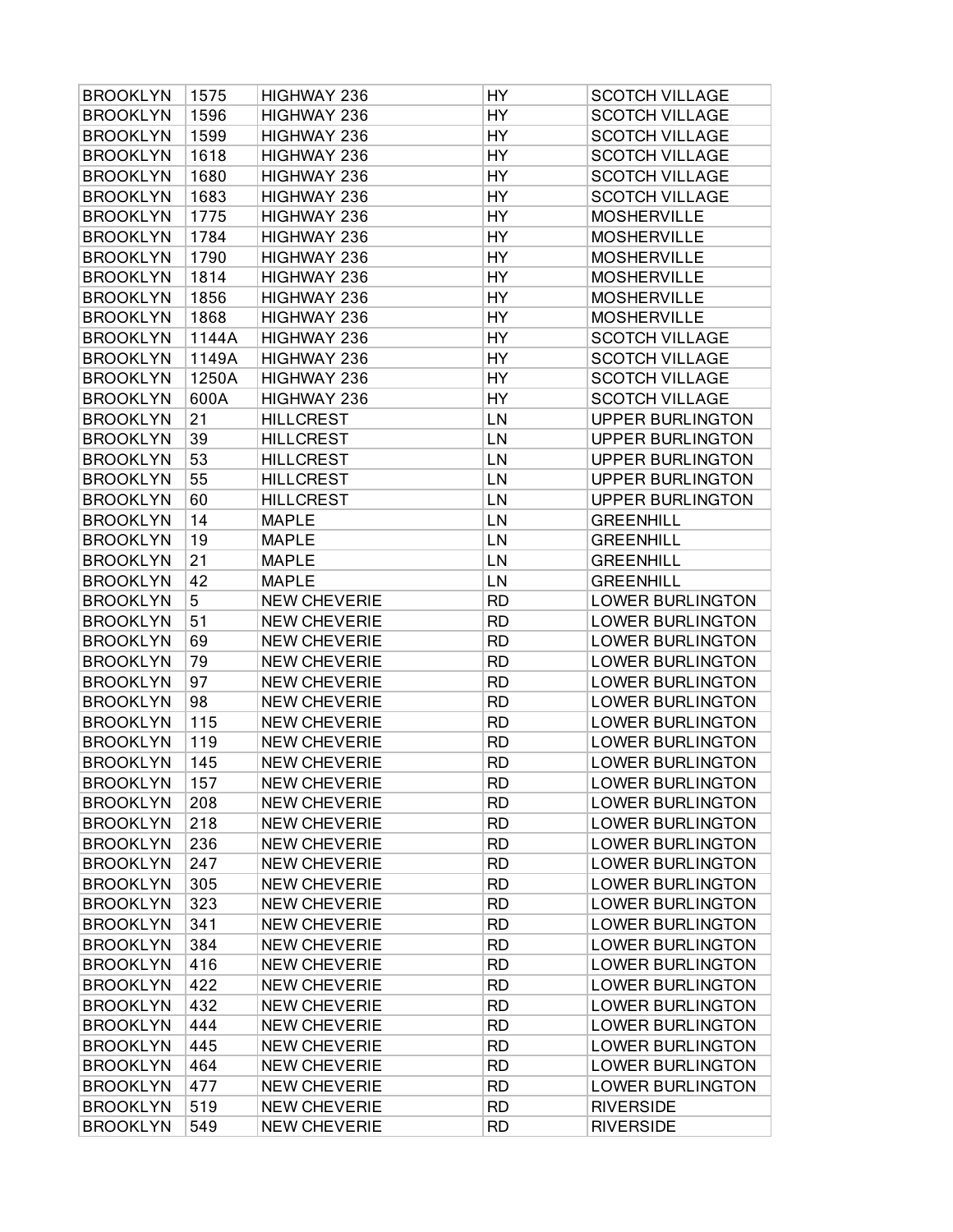| <b>BROOKLYN</b> | 552   | <b>NEW CHEVERIE</b> | <b>RD</b> | <b>RIVERSIDE</b>        |
|-----------------|-------|---------------------|-----------|-------------------------|
| <b>BROOKLYN</b> | 562   | <b>NEW CHEVERIE</b> | <b>RD</b> | <b>RIVERSIDE</b>        |
| <b>BROOKLYN</b> | 563   | <b>NEW CHEVERIE</b> | <b>RD</b> | <b>RIVERSIDE</b>        |
| <b>BROOKLYN</b> | 568   | <b>NEW CHEVERIE</b> | <b>RD</b> | <b>RIVERSIDE</b>        |
| <b>BROOKLYN</b> | 575   | <b>NEW CHEVERIE</b> | <b>RD</b> | <b>RIVERSIDE</b>        |
| <b>BROOKLYN</b> | 589   | <b>NEW CHEVERIE</b> | <b>RD</b> | <b>RIVERSIDE</b>        |
| <b>BROOKLYN</b> | 601   | <b>NEW CHEVERIE</b> | <b>RD</b> | <b>RIVERSIDE</b>        |
| <b>BROOKLYN</b> | 614   | <b>NEW CHEVERIE</b> | <b>RD</b> | <b>RIVERSIDE</b>        |
| <b>BROOKLYN</b> | 619   | <b>NEW CHEVERIE</b> | <b>RD</b> | <b>RIVERSIDE</b>        |
| <b>BROOKLYN</b> | 653   | <b>NEW CHEVERIE</b> | <b>RD</b> | <b>RIVERSIDE</b>        |
| <b>BROOKLYN</b> | 680   | <b>NEW CHEVERIE</b> | <b>RD</b> | <b>RIVERSIDE</b>        |
| <b>BROOKLYN</b> | 798   | <b>NEW CHEVERIE</b> | <b>RD</b> | <b>RIVERSIDE</b>        |
| <b>BROOKLYN</b> | 824   | <b>NEW CHEVERIE</b> | <b>RD</b> | <b>RIVERSIDE</b>        |
| <b>BROOKLYN</b> | 827   | <b>NEW CHEVERIE</b> | <b>RD</b> | <b>RIVERSIDE</b>        |
| <b>BROOKLYN</b> | 843   | <b>NEW CHEVERIE</b> | <b>RD</b> | <b>RIVERSIDE</b>        |
| <b>BROOKLYN</b> | 852   | <b>NEW CHEVERIE</b> | <b>RD</b> | <b>RIVERSIDE</b>        |
| <b>BROOKLYN</b> | 855   | <b>NEW CHEVERIE</b> | <b>RD</b> | <b>RIVERSIDE</b>        |
| <b>BROOKLYN</b> | 859   | <b>NEW CHEVERIE</b> | <b>RD</b> | <b>RIVERSIDE</b>        |
| <b>BROOKLYN</b> | 384A  | <b>NEW CHEVERIE</b> | <b>RD</b> | <b>LOWER BURLINGTON</b> |
| <b>BROOKLYN</b> | 568A  | <b>NEW CHEVERIE</b> | <b>RD</b> | <b>RIVERSIDE</b>        |
| <b>BROOKLYN</b> | 601   | <b>NORTH RIVER</b>  | <b>RD</b> | <b>SCOTCH VILLAGE</b>   |
| <b>BROOKLYN</b> | 794   | <b>NORTH RIVER</b>  | <b>RD</b> | <b>SCOTCH VILLAGE</b>   |
| <b>BROOKLYN</b> | 829   | <b>NORTH RIVER</b>  | <b>RD</b> | <b>SCOTCH VILLAGE</b>   |
| <b>BROOKLYN</b> | 841   | <b>NORTH RIVER</b>  | <b>RD</b> | <b>SCOTCH VILLAGE</b>   |
| <b>BROOKLYN</b> | 851   | <b>NORTH RIVER</b>  | <b>RD</b> | <b>SCOTCH VILLAGE</b>   |
| <b>BROOKLYN</b> | 861   | <b>NORTH RIVER</b>  | <b>RD</b> | <b>SCOTCH VILLAGE</b>   |
| <b>BROOKLYN</b> | 863   | <b>NORTH RIVER</b>  | <b>RD</b> | <b>SCOTCH VILLAGE</b>   |
| <b>BROOKLYN</b> | 923   | <b>NORTH RIVER</b>  | <b>RD</b> | <b>SCOTCH VILLAGE</b>   |
| <b>BROOKLYN</b> | 976   | <b>NORTH RIVER</b>  | <b>RD</b> | <b>SCOTCH VILLAGE</b>   |
| <b>BROOKLYN</b> | 985   | <b>NORTH RIVER</b>  | <b>RD</b> | <b>SCOTCH VILLAGE</b>   |
| <b>BROOKLYN</b> | 1020  | <b>NORTH RIVER</b>  | <b>RD</b> | <b>SCOTCH VILLAGE</b>   |
| <b>BROOKLYN</b> | 1034  | <b>NORTH RIVER</b>  | <b>RD</b> | <b>SCOTCH VILLAGE</b>   |
| <b>BROOKLYN</b> | 1108  | <b>NORTH RIVER</b>  | <b>RD</b> | <b>SCOTCH VILLAGE</b>   |
| <b>BROOKLYN</b> | 1121  | <b>NORTH RIVER</b>  | <b>RD</b> | <b>SCOTCH VILLAGE</b>   |
| <b>BROOKLYN</b> | 1384  | <b>NORTH RIVER</b>  | <b>RD</b> | <b>MOSHERVILLE</b>      |
| <b>BROOKLYN</b> | 1461  | <b>NORTH RIVER</b>  | <b>RD</b> | <b>MOSHERVILLE</b>      |
| <b>BROOKLYN</b> | 1384A | <b>NORTH RIVER</b>  | <b>RD</b> | <b>MOSHERVILLE</b>      |
| <b>BROOKLYN</b> | 18    | <b>NORTH RIVER</b>  | <b>RD</b> | <b>UPPER BURLINGTON</b> |
| <b>BROOKLYN</b> | 36    | <b>NORTH RIVER</b>  | <b>RD</b> | <b>UPPER BURLINGTON</b> |
| <b>BROOKLYN</b> | 41    | <b>NORTH RIVER</b>  | <b>RD</b> | <b>UPPER BURLINGTON</b> |
| <b>BROOKLYN</b> | 42    | <b>NORTH RIVER</b>  | <b>RD</b> | <b>UPPER BURLINGTON</b> |
| <b>BROOKLYN</b> | 63    | <b>NORTH RIVER</b>  | <b>RD</b> | <b>UPPER BURLINGTON</b> |
| <b>BROOKLYN</b> | 81    | <b>NORTH RIVER</b>  | <b>RD</b> | <b>UPPER BURLINGTON</b> |
| <b>BROOKLYN</b> | 94    | <b>NORTH RIVER</b>  | <b>RD</b> | <b>UPPER BURLINGTON</b> |
| <b>BROOKLYN</b> | 105   | <b>NORTH RIVER</b>  | <b>RD</b> | <b>UPPER BURLINGTON</b> |
| <b>BROOKLYN</b> | 165   | <b>NORTH RIVER</b>  | <b>RD</b> | <b>UPPER BURLINGTON</b> |
| <b>BROOKLYN</b> | 191   | <b>NORTH RIVER</b>  | <b>RD</b> | <b>UPPER BURLINGTON</b> |
| <b>BROOKLYN</b> | 221   | <b>NORTH RIVER</b>  | <b>RD</b> | <b>UPPER BURLINGTON</b> |
| <b>BROOKLYN</b> | 241   | <b>NORTH RIVER</b>  | <b>RD</b> | <b>UPPER BURLINGTON</b> |
| <b>BROOKLYN</b> | 257   | <b>NORTH RIVER</b>  | <b>RD</b> | <b>UPPER BURLINGTON</b> |
| <b>BROOKLYN</b> | 281   | <b>NORTH RIVER</b>  | <b>RD</b> | <b>UPPER BURLINGTON</b> |
| <b>BROOKLYN</b> | 296   | <b>NORTH RIVER</b>  | <b>RD</b> | <b>UPPER BURLINGTON</b> |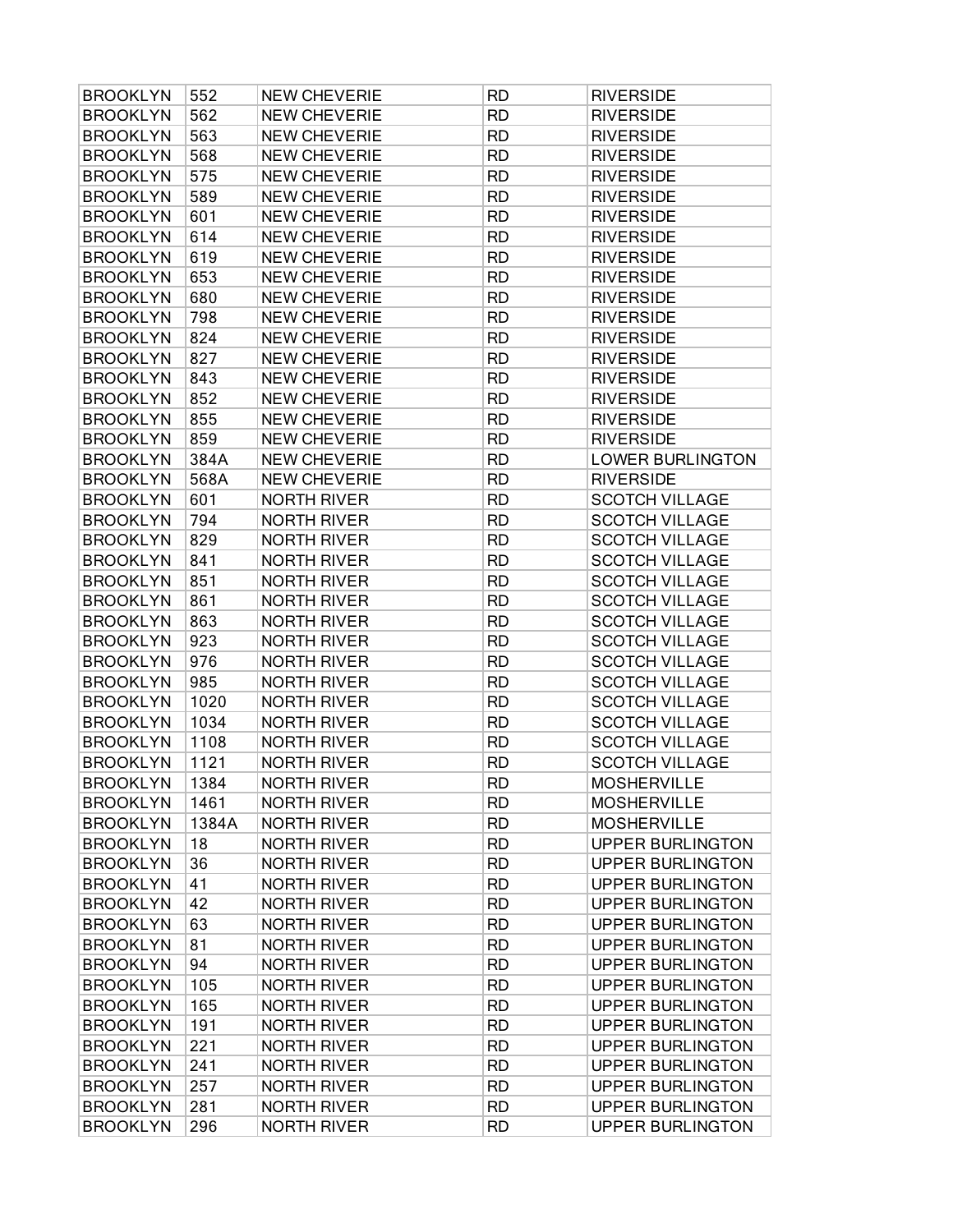| <b>BROOKLYN</b> | 300 | <b>NORTH RIVER</b> | <b>RD</b> | <b>UPPER BURLINGTON</b>  |
|-----------------|-----|--------------------|-----------|--------------------------|
| <b>BROOKLYN</b> | 301 | <b>NORTH RIVER</b> | <b>RD</b> | <b>UPPER BURLINGTON</b>  |
| <b>BROOKLYN</b> | 316 | <b>NORTH RIVER</b> | <b>RD</b> | <b>UPPER BURLINGTON</b>  |
| <b>BROOKLYN</b> | 371 | <b>NORTH RIVER</b> | <b>RD</b> | <b>UPPER BURLINGTON</b>  |
| <b>BROOKLYN</b> | 372 | <b>NORTH RIVER</b> | <b>RD</b> | <b>UPPER BURLINGTON</b>  |
| <b>BROOKLYN</b> | 399 | <b>NORTH RIVER</b> | <b>RD</b> | <b>UPPER BURLINGTON</b>  |
| <b>BROOKLYN</b> | 404 | <b>NORTH RIVER</b> | <b>RD</b> | <b>UPPER BURLINGTON</b>  |
| <b>BROOKLYN</b> | 419 | <b>NORTH RIVER</b> | <b>RD</b> | <b>UPPER BURLINGTON</b>  |
| <b>BROOKLYN</b> | 428 | <b>NORTH RIVER</b> | <b>RD</b> | <b>UPPER BURLINGTON</b>  |
| <b>BROOKLYN</b> | 461 | <b>NORTH RIVER</b> | <b>RD</b> | <b>UPPER BURLINGTON</b>  |
| <b>BROOKLYN</b> | 497 | <b>NORTH RIVER</b> | <b>RD</b> | <b>UPPER BURLINGTON</b>  |
| <b>BROOKLYN</b> | 509 | <b>NORTH RIVER</b> | <b>RD</b> | <b>UPPER BURLINGTON</b>  |
| <b>BROOKLYN</b> | 520 | <b>NORTH RIVER</b> | <b>RD</b> | <b>UPPER BURLINGTON</b>  |
| <b>BROOKLYN</b> | 538 | <b>NORTH RIVER</b> | <b>RD</b> | <b>UPPER BURLINGTON</b>  |
| <b>BROOKLYN</b> | 548 | <b>NORTH RIVER</b> | <b>RD</b> | <b>UPPER BURLINGTON</b>  |
| <b>BROOKLYN</b> | 555 | <b>NORTH RIVER</b> | <b>RD</b> | <b>UPPER BURLINGTON</b>  |
| <b>BROOKLYN</b> | 568 | <b>NORTH RIVER</b> | <b>RD</b> | <b>UPPER BURLINGTON</b>  |
| <b>BROOKLYN</b> | 578 | <b>NORTH RIVER</b> | <b>RD</b> | <b>UPPER BURLINGTON</b>  |
| <b>BROOKLYN</b> | 36  | OLD SCOTCH VILLAGE | <b>RD</b> | <b>SCOTCH VILLAGE</b>    |
| <b>BROOKLYN</b> | 12  | <b>OLD WALTON</b>  | <b>RD</b> | <b>UPPER BURLINGTON</b>  |
| <b>BROOKLYN</b> | 15  | <b>OLD WALTON</b>  | <b>RD</b> | <b>UPPER BURLINGTON</b>  |
| <b>BROOKLYN</b> | 30  | <b>OLD WALTON</b>  | <b>RD</b> | <b>UPPER BURLINGTON</b>  |
| <b>BROOKLYN</b> | 40  | <b>OLD WALTON</b>  | <b>RD</b> | <b>UPPER BURLINGTON</b>  |
| <b>BROOKLYN</b> | 48  | <b>OLD WALTON</b>  | <b>RD</b> | <b>UPPER BURLINGTON</b>  |
| <b>BROOKLYN</b> | 60  | <b>OLD WALTON</b>  | <b>RD</b> | <b>UPPER BURLINGTON</b>  |
| <b>BROOKLYN</b> | 69  | <b>OLD WALTON</b>  | <b>RD</b> | <b>UPPER BURLINGTON</b>  |
| <b>BROOKLYN</b> | 83  | <b>OLD WALTON</b>  | <b>RD</b> | <b>UPPER BURLINGTON</b>  |
| <b>BROOKLYN</b> | 100 | <b>OLD WALTON</b>  | <b>RD</b> | <b>UPPER BURLINGTON</b>  |
| <b>BROOKLYN</b> | 114 | <b>OLD WALTON</b>  | <b>RD</b> | <b>UPPER BURLINGTON</b>  |
| <b>BROOKLYN</b> | 140 | <b>OLD WALTON</b>  | <b>RD</b> | <b>UPPER BURLINGTON</b>  |
| <b>BROOKLYN</b> | 149 | <b>OLD WALTON</b>  | <b>RD</b> | <b>UPPER BURLINGTON</b>  |
| <b>BROOKLYN</b> | 159 | <b>OLD WALTON</b>  | <b>RD</b> | <b>UPPER BURLINGTON</b>  |
| <b>BROOKLYN</b> | 162 | <b>OLD WALTON</b>  | <b>RD</b> | <b>UPPER BURLINGTON</b>  |
| <b>BROOKLYN</b> | 173 | <b>OLD WALTON</b>  | <b>RD</b> | <b>UPPER BURLINGTON</b>  |
| <b>BROOKLYN</b> | 180 | <b>OLD WALTON</b>  | <b>RD</b> | <b>UPPER BURLINGTON</b>  |
| <b>BROOKLYN</b> | 185 | <b>OLD WALTON</b>  | <b>RD</b> | <b>UPPER BURLINGTON</b>  |
| <b>BROOKLYN</b> | 20  | <b>PARKER</b>      | <b>RD</b> | <b>HILLSVALE</b>         |
| <b>BROOKLYN</b> | 40  | <b>PARKER</b>      | <b>RD</b> | <b>HILLSVALE</b>         |
| <b>BROOKLYN</b> | 21  | <b>RED BANK</b>    | <b>RD</b> | <b>CENTRE BURLINGTON</b> |
| <b>BROOKLYN</b> | 41  | <b>RED BANK</b>    | <b>RD</b> | <b>CENTRE BURLINGTON</b> |
| <b>BROOKLYN</b> | 57  | <b>RED BANK</b>    | <b>RD</b> | <b>CENTRE BURLINGTON</b> |
| <b>BROOKLYN</b> | 77  | <b>RED BANK</b>    | <b>RD</b> | <b>CENTRE BURLINGTON</b> |
| <b>BROOKLYN</b> | 96  | <b>RED BANK</b>    | <b>RD</b> | <b>CENTRE BURLINGTON</b> |
| <b>BROOKLYN</b> | 107 | <b>RED BANK</b>    | <b>RD</b> | <b>CENTRE BURLINGTON</b> |
| <b>BROOKLYN</b> | 109 | <b>RED BANK</b>    | <b>RD</b> | <b>CENTRE BURLINGTON</b> |
| <b>BROOKLYN</b> | 112 | <b>RED BANK</b>    | <b>RD</b> | <b>CENTRE BURLINGTON</b> |
| <b>BROOKLYN</b> | 114 | <b>RED BANK</b>    | <b>RD</b> | <b>CENTRE BURLINGTON</b> |
| <b>BROOKLYN</b> | 137 | <b>RED BANK</b>    | <b>RD</b> | <b>CENTRE BURLINGTON</b> |
| <b>BROOKLYN</b> | 138 | <b>RED BANK</b>    | <b>RD</b> | <b>CENTRE BURLINGTON</b> |
| <b>BROOKLYN</b> | 178 | <b>RED BANK</b>    | <b>RD</b> | <b>CENTRE BURLINGTON</b> |
| <b>BROOKLYN</b> | 182 | <b>RED BANK</b>    | <b>RD</b> | <b>CENTRE BURLINGTON</b> |
| <b>BROOKLYN</b> | 247 | <b>RED BANK</b>    | <b>RD</b> | <b>CENTRE BURLINGTON</b> |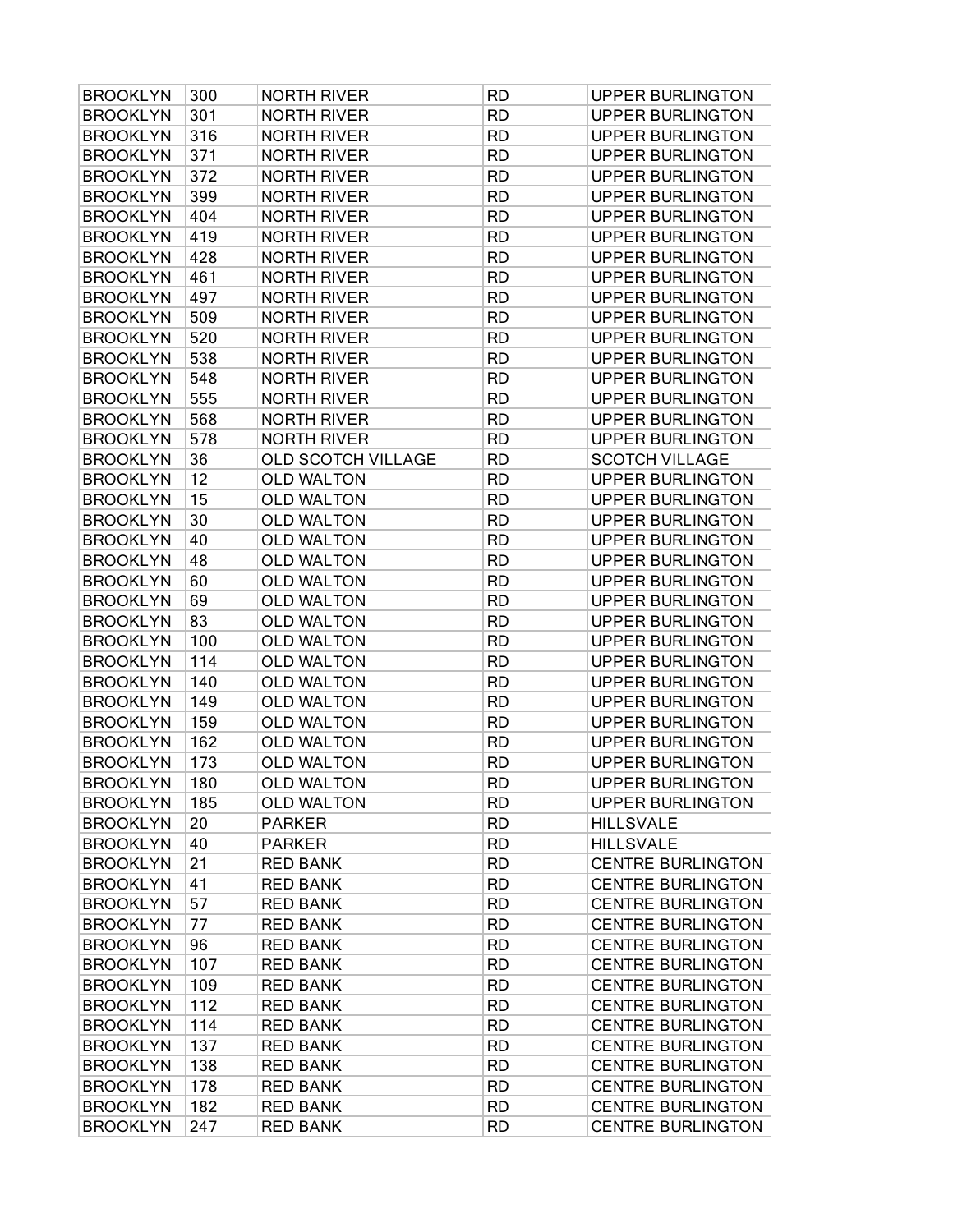| <b>BROOKLYN</b> | 259  | <b>RED BANK</b>               | <b>RD</b> | <b>CENTRE BURLINGTON</b> |
|-----------------|------|-------------------------------|-----------|--------------------------|
| <b>BROOKLYN</b> | 264  | <b>RED BANK</b>               | <b>RD</b> | <b>CENTRE BURLINGTON</b> |
| <b>BROOKLYN</b> | 268  | <b>RED BANK</b>               | <b>RD</b> | <b>CENTRE BURLINGTON</b> |
| <b>BROOKLYN</b> | 46   | <b>ROSS BARKHOUSE</b>         | <b>RD</b> | <b>CENTRE BURLINGTON</b> |
| <b>BROOKLYN</b> | 56   | <b>ROSS BARKHOUSE</b>         | <b>RD</b> | <b>CENTRE BURLINGTON</b> |
| <b>BROOKLYN</b> | 64   | <b>ROSS BARKHOUSE</b>         | <b>RD</b> | <b>CENTRE BURLINGTON</b> |
| <b>BROOKLYN</b> | 74   | ROSS BARKHOUSE                | <b>RD</b> | <b>CENTRE BURLINGTON</b> |
| <b>BROOKLYN</b> | 88   | <b>ROSS BARKHOUSE</b>         | <b>RD</b> | <b>CENTRE BURLINGTON</b> |
| <b>BROOKLYN</b> | 110  | <b>ROSS BARKHOUSE</b>         | <b>RD</b> | <b>CENTRE BURLINGTON</b> |
| <b>BROOKLYN</b> | 25   | SANDERSON                     | <b>RD</b> | <b>SCOTCH VILLAGE</b>    |
| <b>BROOKLYN</b> | 31   | SANDERSON                     | <b>RD</b> | <b>SCOTCH VILLAGE</b>    |
| <b>BROOKLYN</b> | 33   | SANDERSON                     | <b>RD</b> | <b>SCOTCH VILLAGE</b>    |
| <b>BROOKLYN</b> | 36   | SANDERSON                     | <b>RD</b> | <b>SCOTCH VILLAGE</b>    |
| <b>BROOKLYN</b> | 421  | <b>SCOTCH VILLAGE STATION</b> | <b>RD</b> | <b>SCOTCH VILLAGE</b>    |
| <b>BROOKLYN</b> | 423  | <b>SCOTCH VILLAGE STATION</b> | <b>RD</b> | <b>SCOTCH VILLAGE</b>    |
| <b>BROOKLYN</b> | 457  | <b>SCOTCH VILLAGE STATION</b> | <b>RD</b> | <b>SCOTCH VILLAGE</b>    |
| <b>BROOKLYN</b> | 460  | <b>SCOTCH VILLAGE STATION</b> | <b>RD</b> | <b>SCOTCH VILLAGE</b>    |
| <b>BROOKLYN</b> | 472  | SCOTCH VILLAGE STATION        | <b>RD</b> | <b>SCOTCH VILLAGE</b>    |
| <b>BROOKLYN</b> | 476  | <b>SCOTCH VILLAGE STATION</b> | <b>RD</b> | <b>SCOTCH VILLAGE</b>    |
| <b>BROOKLYN</b> | 487  | <b>SCOTCH VILLAGE STATION</b> | <b>RD</b> | <b>SCOTCH VILLAGE</b>    |
| <b>BROOKLYN</b> | 549  | <b>SCOTCH VILLAGE STATION</b> | <b>RD</b> | <b>SCOTCH VILLAGE</b>    |
| <b>BROOKLYN</b> | 566  | <b>SCOTCH VILLAGE STATION</b> | <b>RD</b> | <b>SCOTCH VILLAGE</b>    |
| <b>BROOKLYN</b> | 569  | <b>SCOTCH VILLAGE STATION</b> | <b>RD</b> | <b>SCOTCH VILLAGE</b>    |
| <b>BROOKLYN</b> | 578  | <b>SCOTCH VILLAGE STATION</b> | <b>RD</b> | <b>SCOTCH VILLAGE</b>    |
| <b>BROOKLYN</b> | 660  | SCOTCH VILLAGE STATION        | <b>RD</b> | <b>SCOTCH VILLAGE</b>    |
| <b>BROOKLYN</b> | 700  | <b>SCOTCH VILLAGE STATION</b> | <b>RD</b> | <b>SCOTCH VILLAGE</b>    |
| <b>BROOKLYN</b> | 767  | <b>SCOTCH VILLAGE STATION</b> | <b>RD</b> | <b>SCOTCH VILLAGE</b>    |
| <b>BROOKLYN</b> | 842  | <b>SCOTCH VILLAGE STATION</b> | <b>RD</b> | <b>SCOTCH VILLAGE</b>    |
| <b>BROOKLYN</b> | 854  | <b>SCOTCH VILLAGE STATION</b> | <b>RD</b> | <b>SCOTCH VILLAGE</b>    |
| <b>BROOKLYN</b> | 865  | SCOTCH VILLAGE STATION        | <b>RD</b> | <b>SCOTCH VILLAGE</b>    |
| <b>BROOKLYN</b> | 879  | <b>SCOTCH VILLAGE STATION</b> | <b>RD</b> | <b>SCOTCH VILLAGE</b>    |
| <b>BROOKLYN</b> | 907  | <b>SCOTCH VILLAGE STATION</b> | <b>RD</b> | <b>SCOTCH VILLAGE</b>    |
| <b>BROOKLYN</b> | 928  | <b>SCOTCH VILLAGE STATION</b> | <b>RD</b> | <b>SCOTCH VILLAGE</b>    |
| <b>BROOKLYN</b> | 939  | <b>SCOTCH VILLAGE STATION</b> | <b>RD</b> | <b>SCOTCH VILLAGE</b>    |
| <b>BROOKLYN</b> | 961  | SCOTCH VILLAGE STATION        | <b>RD</b> | <b>SCOTCH VILLAGE</b>    |
| <b>BROOKLYN</b> | 998  | <b>SCOTCH VILLAGE STATION</b> | <b>RD</b> | <b>SCOTCH VILLAGE</b>    |
| <b>BROOKLYN</b> | 1080 | <b>SCOTCH VILLAGE STATION</b> | <b>RD</b> | <b>SCOTCH VILLAGE</b>    |
| <b>BROOKLYN</b> | 1081 | <b>SCOTCH VILLAGE STATION</b> | <b>RD</b> | <b>SCOTCH VILLAGE</b>    |
| <b>BROOKLYN</b> | 1100 | <b>SCOTCH VILLAGE STATION</b> | <b>RD</b> | <b>SCOTCH VILLAGE</b>    |
| <b>BROOKLYN</b> | 1139 | <b>SCOTCH VILLAGE STATION</b> | <b>RD</b> | <b>SCOTCH VILLAGE</b>    |
| <b>BROOKLYN</b> | 1164 | <b>SCOTCH VILLAGE STATION</b> | <b>RD</b> | <b>SCOTCH VILLAGE</b>    |
| <b>BROOKLYN</b> | 1201 | <b>SCOTCH VILLAGE STATION</b> | <b>RD</b> | <b>SCOTCH VILLAGE</b>    |
| <b>BROOKLYN</b> | 1252 | SCOTCH VILLAGE STATION        | <b>RD</b> | <b>SCOTCH VILLAGE</b>    |
| <b>BROOKLYN</b> | 660A | <b>SCOTCH VILLAGE STATION</b> | <b>RD</b> | <b>SCOTCH VILLAGE</b>    |
| <b>BROOKLYN</b> | 52   | <b>SMITH</b>                  | LN        | <b>UPPER BURLINGTON</b>  |
| <b>BROOKLYN</b> | 57   | <b>SMITH</b>                  | LN        | <b>UPPER BURLINGTON</b>  |
| <b>BROOKLYN</b> | 12   | <b>SMITHS</b>                 | LN        | <b>HILLSVALE</b>         |
| <b>BROOKLYN</b> | 21   | <b>SMITHS</b>                 | LN        | <b>HILLSVALE</b>         |
| <b>BROOKLYN</b> | 22   | <b>SMITHS</b>                 | LN        | <b>HILLSVALE</b>         |
| <b>BROOKLYN</b> | 488  | <b>SOUTH RAWDON</b>           | <b>RD</b> | <b>HILLSVALE</b>         |
| <b>BROOKLYN</b> | 505  | <b>SOUTH RAWDON</b>           | <b>RD</b> | <b>HILLSVALE</b>         |
| <b>BROOKLYN</b> | 521  | SOUTH RAWDON                  | <b>RD</b> | <b>HILLSVALE</b>         |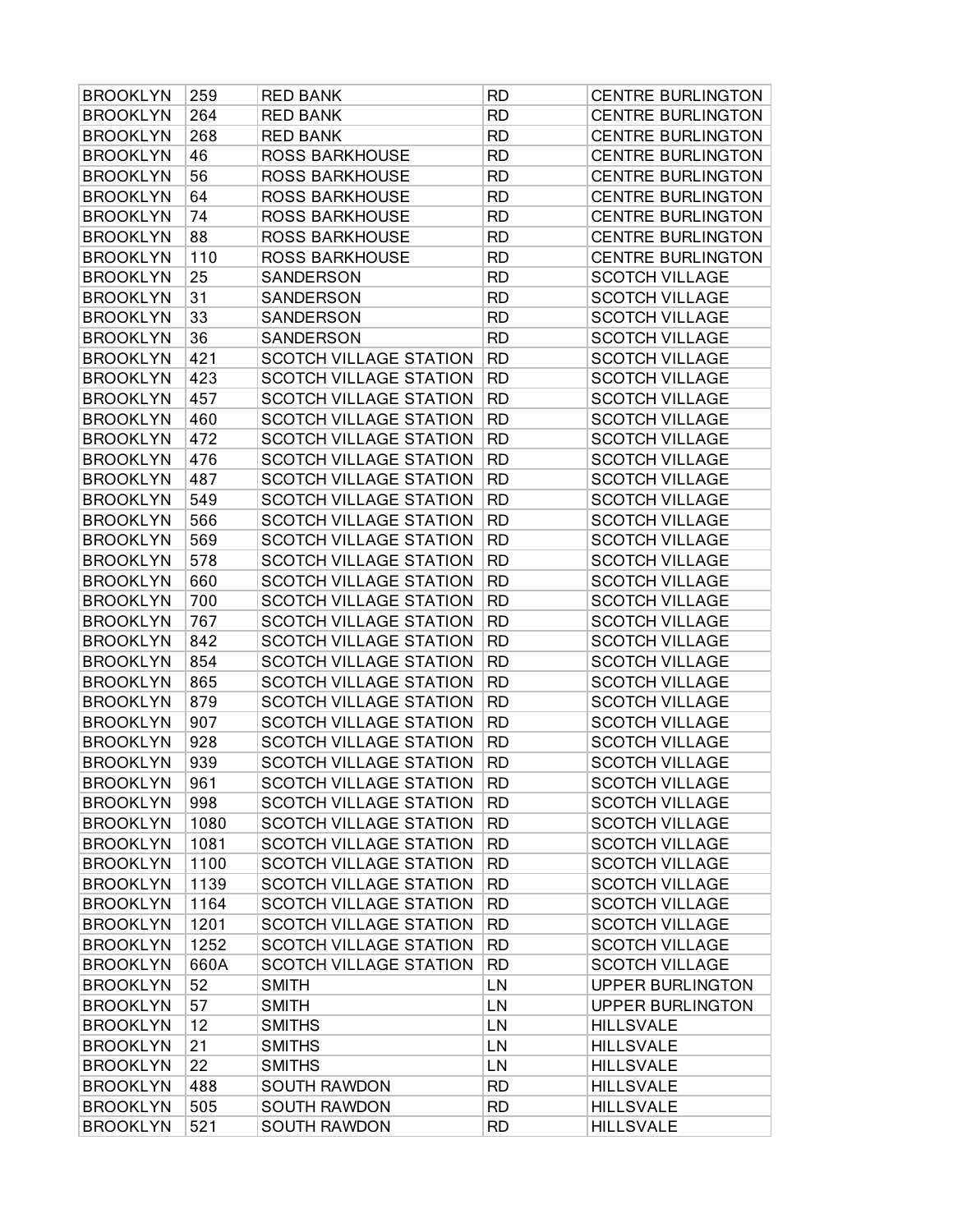| <b>BROOKLYN</b> | 529   | <b>SOUTH RAWDON</b> | <b>RD</b> | <b>HILLSVALE</b>      |
|-----------------|-------|---------------------|-----------|-----------------------|
| <b>BROOKLYN</b> | 537   | <b>SOUTH RAWDON</b> | <b>RD</b> | <b>HILLSVALE</b>      |
| <b>BROOKLYN</b> | 541   | <b>SOUTH RAWDON</b> | <b>RD</b> | <b>HILLSVALE</b>      |
| <b>BROOKLYN</b> | 553   | <b>SOUTH RAWDON</b> | <b>RD</b> | <b>HILLSVALE</b>      |
| <b>BROOKLYN</b> | 554   | <b>SOUTH RAWDON</b> | <b>RD</b> | <b>HILLSVALE</b>      |
| <b>BROOKLYN</b> | 555   | <b>SOUTH RAWDON</b> | <b>RD</b> | <b>HILLSVALE</b>      |
| <b>BROOKLYN</b> | 588   | <b>SOUTH RAWDON</b> | <b>RD</b> | <b>HILLSVALE</b>      |
| <b>BROOKLYN</b> | 608   | <b>SOUTH RAWDON</b> | <b>RD</b> | <b>HILLSVALE</b>      |
| <b>BROOKLYN</b> | 622   | <b>SOUTH RAWDON</b> | <b>RD</b> | <b>HILLSVALE</b>      |
| <b>BROOKLYN</b> | 640   | <b>SOUTH RAWDON</b> | <b>RD</b> | <b>HILLSVALE</b>      |
| <b>BROOKLYN</b> | 653   | <b>SOUTH RAWDON</b> | <b>RD</b> | <b>HILLSVALE</b>      |
| <b>BROOKLYN</b> | 659   | <b>SOUTH RAWDON</b> | <b>RD</b> | <b>HILLSVALE</b>      |
| <b>BROOKLYN</b> | 662   | <b>SOUTH RAWDON</b> | <b>RD</b> | <b>HILLSVALE</b>      |
| <b>BROOKLYN</b> | 663   | <b>SOUTH RAWDON</b> | <b>RD</b> | <b>HILLSVALE</b>      |
| <b>BROOKLYN</b> | 668   | <b>SOUTH RAWDON</b> | <b>RD</b> | <b>HILLSVALE</b>      |
| <b>BROOKLYN</b> | 675   | <b>SOUTH RAWDON</b> | <b>RD</b> | <b>HILLSVALE</b>      |
| <b>BROOKLYN</b> | 676   | <b>SOUTH RAWDON</b> | <b>RD</b> | <b>HILLSVALE</b>      |
| <b>BROOKLYN</b> | 684   | <b>SOUTH RAWDON</b> | <b>RD</b> | <b>HILLSVALE</b>      |
| <b>BROOKLYN</b> | 687   | <b>SOUTH RAWDON</b> | <b>RD</b> | <b>HILLSVALE</b>      |
| <b>BROOKLYN</b> | 697   | <b>SOUTH RAWDON</b> | <b>RD</b> | <b>HILLSVALE</b>      |
| <b>BROOKLYN</b> | 719   | <b>SOUTH RAWDON</b> | <b>RD</b> | <b>HILLSVALE</b>      |
| <b>BROOKLYN</b> | 720   | <b>SOUTH RAWDON</b> | <b>RD</b> | <b>HILLSVALE</b>      |
| <b>BROOKLYN</b> | 800   | <b>SOUTH RAWDON</b> | <b>RD</b> | <b>HILLSVALE</b>      |
| <b>BROOKLYN</b> | 801   | <b>SOUTH RAWDON</b> | <b>RD</b> | <b>HILLSVALE</b>      |
| <b>BROOKLYN</b> | 881   | <b>SOUTH RAWDON</b> | <b>RD</b> | <b>HILLSVALE</b>      |
| <b>BROOKLYN</b> | 971   | <b>SOUTH RAWDON</b> | <b>RD</b> | <b>HILLSVALE</b>      |
| <b>BROOKLYN</b> | 981   | <b>SOUTH RAWDON</b> | <b>RD</b> | <b>HILLSVALE</b>      |
| <b>BROOKLYN</b> | 991   | <b>SOUTH RAWDON</b> | <b>RD</b> | <b>HILLSVALE</b>      |
| <b>BROOKLYN</b> | 1008  | <b>SOUTH RAWDON</b> | <b>RD</b> | <b>HILLSVALE</b>      |
| <b>BROOKLYN</b> | 1021  | <b>SOUTH RAWDON</b> | <b>RD</b> | <b>HILLSVALE</b>      |
| <b>BROOKLYN</b> | 1024  | <b>SOUTH RAWDON</b> | <b>RD</b> | <b>HILLSVALE</b>      |
| <b>BROOKLYN</b> | 1035  | <b>SOUTH RAWDON</b> | <b>RD</b> | <b>HILLSVALE</b>      |
| <b>BROOKLYN</b> | 1078  | <b>SOUTH RAWDON</b> | <b>RD</b> | <b>HILLSVALE</b>      |
| <b>BROOKLYN</b> | 1101  | <b>SOUTH RAWDON</b> | <b>RD</b> | <b>HILLSVALE</b>      |
| <b>BROOKLYN</b> | 1107  | SOUTH RAWDON        | <b>RD</b> | <b>HILLSVALE</b>      |
| <b>BROOKLYN</b> | 1260  | <b>SOUTH RAWDON</b> | <b>RD</b> | <b>HILLSVALE</b>      |
| <b>BROOKLYN</b> | 1263  | <b>SOUTH RAWDON</b> | <b>RD</b> | <b>HILLSVALE</b>      |
| <b>BROOKLYN</b> | 1269  | <b>SOUTH RAWDON</b> | <b>RD</b> | <b>HILLSVALE</b>      |
| <b>BROOKLYN</b> | 1293  | <b>SOUTH RAWDON</b> | <b>RD</b> | <b>HILLSVALE</b>      |
| <b>BROOKLYN</b> | 1310  | <b>SOUTH RAWDON</b> | <b>RD</b> | <b>HILLSVALE</b>      |
| <b>BROOKLYN</b> | 1315  | <b>SOUTH RAWDON</b> | <b>RD</b> | <b>HILLSVALE</b>      |
| <b>BROOKLYN</b> | 1324  | <b>SOUTH RAWDON</b> | <b>RD</b> | <b>HILLSVALE</b>      |
| <b>BROOKLYN</b> | 1380  | <b>SOUTH RAWDON</b> | <b>RD</b> | <b>HILLSVALE</b>      |
| <b>BROOKLYN</b> | 1389  | <b>SOUTH RAWDON</b> | <b>RD</b> | <b>HILLSVALE</b>      |
| <b>BROOKLYN</b> | 653A  | <b>SOUTH RAWDON</b> | <b>RD</b> | <b>HILLSVALE</b>      |
| <b>BROOKLYN</b> | 16    | <b>SUNRISE</b>      | LN        | <b>SCOTCH VILLAGE</b> |
| <b>BROOKLYN</b> | 20    | <b>SUNRISE</b>      | LN        | <b>SCOTCH VILLAGE</b> |
| <b>BROOKLYN</b> | 78    | <b>SUNRISE</b>      | LN        | <b>SCOTCH VILLAGE</b> |
| <b>BROOKLYN</b> | 1065  | VAUGHAN             | <b>RD</b> | <b>SCOTCH VILLAGE</b> |
| <b>BROOKLYN</b> | 1083  | VAUGHAN             | <b>RD</b> | <b>SCOTCH VILLAGE</b> |
| <b>BROOKLYN</b> | 1065A | <b>VAUGHAN</b>      | <b>RD</b> | <b>SCOTCH VILLAGE</b> |
| <b>BROOKLYN</b> | 19    | <b>WALKER</b>       | <b>RD</b> | <b>MOSHERVILLE</b>    |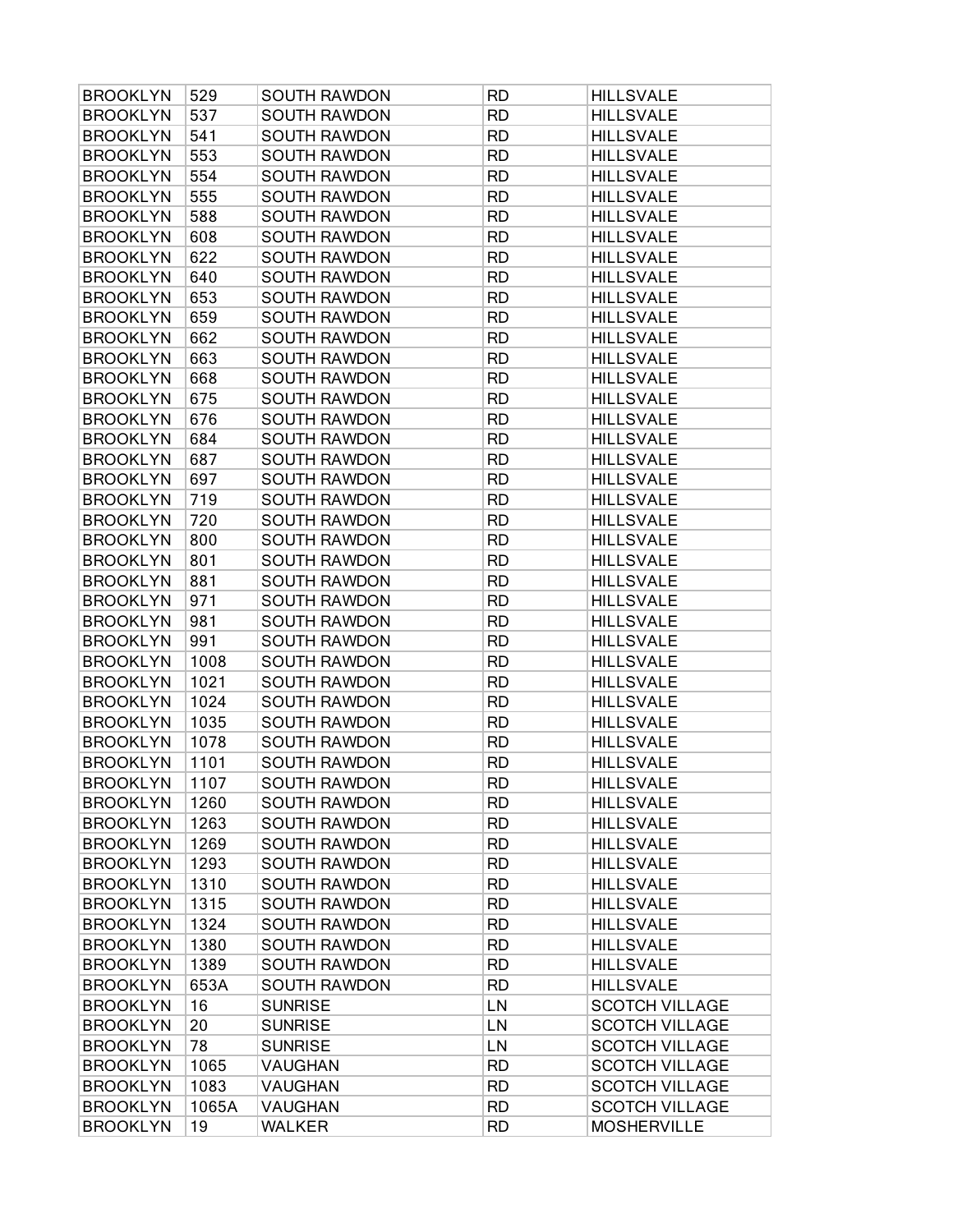| <b>BROOKLYN</b> | 22    | <b>WALKER</b>       | <b>RD</b> | <b>MOSHERVILLE</b>      |
|-----------------|-------|---------------------|-----------|-------------------------|
| <b>BROOKLYN</b> | 20    | <b>WALTON WOODS</b> | <b>RD</b> | <b>UPPER BURLINGTON</b> |
| <b>BROOKLYN</b> | 32    | <b>WALTON WOODS</b> | <b>RD</b> | <b>UPPER BURLINGTON</b> |
| <b>BROOKLYN</b> | 56    | <b>WALTON WOODS</b> | <b>RD</b> | <b>UPPER BURLINGTON</b> |
| <b>BROOKLYN</b> | 80    | <b>WALTON WOODS</b> | <b>RD</b> | <b>UPPER BURLINGTON</b> |
| <b>BROOKLYN</b> | 99    | <b>WALTON WOODS</b> | <b>RD</b> | <b>UPPER BURLINGTON</b> |
| <b>BROOKLYN</b> | 199   | <b>WALTON WOODS</b> | <b>RD</b> | <b>UPPER BURLINGTON</b> |
| <b>BROOKLYN</b> | 202   | <b>WALTON WOODS</b> | <b>RD</b> | <b>UPPER BURLINGTON</b> |
| <b>BROOKLYN</b> | 210   | <b>WALTON WOODS</b> | <b>RD</b> | <b>UPPER BURLINGTON</b> |
| <b>BROOKLYN</b> | 259   | <b>WALTON WOODS</b> | <b>RD</b> | <b>UPPER BURLINGTON</b> |
| <b>BROOKLYN</b> | 283   | <b>WALTON WOODS</b> | <b>RD</b> | <b>UPPER BURLINGTON</b> |
| <b>BROOKLYN</b> | 324   | <b>WALTON WOODS</b> | <b>RD</b> | <b>UPPER BURLINGTON</b> |
| <b>BROOKLYN</b> | 516   | <b>WALTON WOODS</b> | <b>RD</b> | <b>UPPER BURLINGTON</b> |
| <b>BROOKLYN</b> | 523   | <b>WALTON WOODS</b> | <b>RD</b> | <b>UPPER BURLINGTON</b> |
| <b>BROOKLYN</b> | 641   | <b>WALTON WOODS</b> | <b>RD</b> | <b>COGMAGUN</b>         |
| <b>BROOKLYN</b> | 755   | WALTON WOODS        | <b>RD</b> | <b>COGMAGUN</b>         |
| <b>BROOKLYN</b> | 766   | <b>WALTON WOODS</b> | <b>RD</b> | <b>COGMAGUN</b>         |
| <b>BROOKLYN</b> | 779   | <b>WALTON WOODS</b> | <b>RD</b> | <b>COGMAGUN</b>         |
| <b>BROOKLYN</b> | 800   | <b>WALTON WOODS</b> | <b>RD</b> | <b>COGMAGUN</b>         |
| <b>BROOKLYN</b> | 801   | <b>WALTON WOODS</b> | <b>RD</b> | <b>COGMAGUN</b>         |
| <b>BROOKLYN</b> | 837   | <b>WALTON WOODS</b> | <b>RD</b> | <b>COGMAGUN</b>         |
| <b>BROOKLYN</b> | 845   | <b>WALTON WOODS</b> | <b>RD</b> | <b>COGMAGUN</b>         |
| <b>BROOKLYN</b> | 900   | <b>WALTON WOODS</b> | <b>RD</b> | <b>COGMAGUN</b>         |
| <b>BROOKLYN</b> | 1028  | <b>WALTON WOODS</b> | <b>RD</b> | <b>COGMAGUN</b>         |
| <b>BROOKLYN</b> | 1075  | <b>WALTON WOODS</b> | <b>RD</b> | <b>COGMAGUN</b>         |
| <b>BROOKLYN</b> | 1379  | <b>WALTON WOODS</b> | <b>RD</b> | <b>COGMAGUN</b>         |
| <b>BROOKLYN</b> | 1569  | <b>WALTON WOODS</b> | <b>RD</b> | <b>COGMAGUN</b>         |
| <b>BROOKLYN</b> | 1569A | <b>WALTON WOODS</b> | <b>RD</b> | COGMAGUN                |
| <b>BROOKLYN</b> | 16    | <b>WOODVILLE</b>    | <b>RD</b> | <b>HILLSVALE</b>        |
| <b>BROOKLYN</b> | 17    | <b>WOODVILLE</b>    | <b>RD</b> | <b>GREENHILL</b>        |
| <b>BROOKLYN</b> | 23    | <b>WOODVILLE</b>    | <b>RD</b> | <b>GREENHILL</b>        |
| <b>BROOKLYN</b> | 104   | <b>WOODVILLE</b>    | <b>RD</b> | <b>GREENHILL</b>        |
| <b>BROOKLYN</b> | 120   | WOODVILLE           | <b>RD</b> | <b>GREENHILL</b>        |
| <b>BROOKLYN</b> | 150   | WOODVILLE           | <b>RD</b> | <b>GREENHILL</b>        |
| <b>BROOKLYN</b> | 152   | WOODVILLE           | <b>RD</b> | <b>GREENHILL</b>        |
| <b>BROOKLYN</b> | 159   | <b>WOODVILLE</b>    | <b>RD</b> | <b>GREENHILL</b>        |
| <b>BROOKLYN</b> | 170   | WOODVILLE           | <b>RD</b> | <b>GREENHILL</b>        |
| <b>BROOKLYN</b> | 171   | <b>WOODVILLE</b>    | <b>RD</b> | <b>GREENHILL</b>        |
| <b>BROOKLYN</b> | 175   | <b>WOODVILLE</b>    | <b>RD</b> | <b>GREENHILL</b>        |
| <b>BROOKLYN</b> | 177   | <b>WOODVILLE</b>    | <b>RD</b> | <b>GREENHILL</b>        |
| <b>BROOKLYN</b> | 182   | <b>WOODVILLE</b>    | <b>RD</b> | <b>GREENHILL</b>        |
| <b>BROOKLYN</b> | 190   | <b>WOODVILLE</b>    | <b>RD</b> | <b>GREENHILL</b>        |
| <b>BROOKLYN</b> | 191   | <b>WOODVILLE</b>    | <b>RD</b> | <b>GREENHILL</b>        |
| <b>BROOKLYN</b> | 210   | <b>WOODVILLE</b>    | <b>RD</b> | <b>GREENHILL</b>        |
| <b>BROOKLYN</b> | 237   | <b>WOODVILLE</b>    | <b>RD</b> | <b>GREENHILL</b>        |
| <b>BROOKLYN</b> | 246   | WOODVILLE           | <b>RD</b> | <b>GREENHILL</b>        |
| <b>BROOKLYN</b> | 255   | <b>WOODVILLE</b>    | <b>RD</b> | <b>GREENHILL</b>        |
| <b>BROOKLYN</b> | 260   | <b>WOODVILLE</b>    | <b>RD</b> | <b>GREENHILL</b>        |
| <b>BROOKLYN</b> | 267   | WOODVILLE           | <b>RD</b> | <b>GREENHILL</b>        |
| <b>BROOKLYN</b> | 268   | <b>WOODVILLE</b>    | <b>RD</b> | <b>GREENHILL</b>        |
| <b>BROOKLYN</b> | 299   | <b>WOODVILLE</b>    | <b>RD</b> | <b>GREENHILL</b>        |
| <b>BROOKLYN</b> | 300   | <b>WOODVILLE</b>    | <b>RD</b> | <b>GREENHILL</b>        |